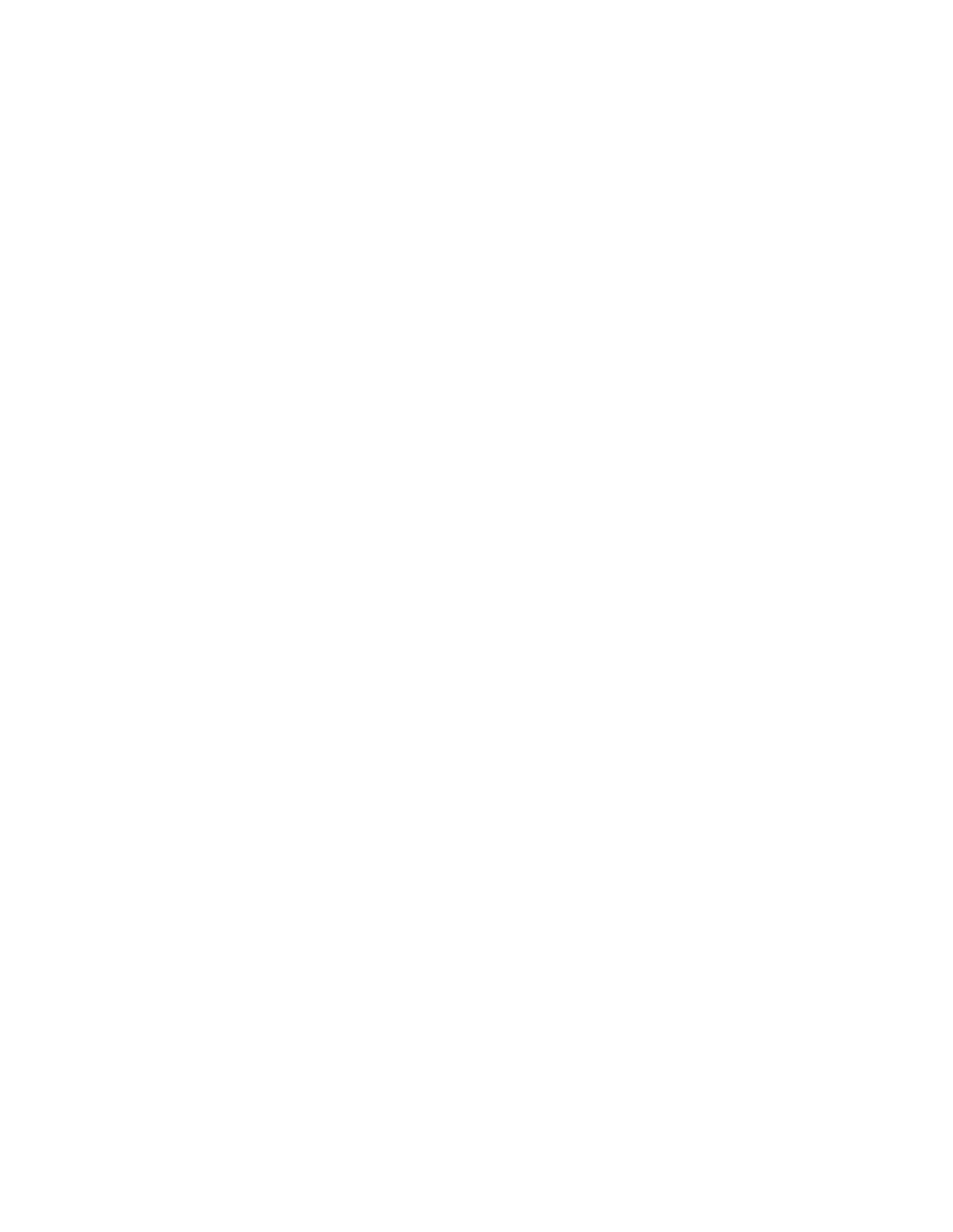#### **IMF Working Paper**

#### Asia and Pacific Department

## **The Macroeconomic Impact of Healthcare Financing Alternatives: Reform Options for Hong Kong SAR**

#### **Prepared by Dennis Botman and Nathan Porter1**

Authorized for distribution by Nigel Chalk

December 2008

#### **Abstract**

**This Working Paper should not be reported as representing the views of the IMF.** The views expressed in this Working Paper are those of the author(s) and do not necessarily represent those of the IMF or IMF policy. Working Papers describe research in progress by the author(s) and are published to elicit comments and to further debate.

With much healthcare publicly funded, Hong Kong's rapidly aging population will significant raise fiscal pressure over coming decades. We ask what the implications are of meeting these costs by public funding, or private funding voluntarily or through mandates. Our simulations suggest that without early reform, these costs quickly become unsustainable. Prefunding is key. Whether this is done through the public system or through mandatory private provision is less important. Voluntary schemes are likely to result in insufficient savings without tax incentives. Even then, voluntary accounts are unlikely to yield better macroeconomic outcomes, while mandates tend to produce more equitable consumption.

JEL Classification Numbers: I18, H53

Keywords: Healthcare financing, aging population, aging-related fiscal pressures

Author's E-Mail Address: dbotman@imf.org; nporter@imf.org

<sup>&</sup>lt;sup>1</sup> We would like to thank Nigel Chalk, Hong Kong SAR's Food and Health Bureau, and participants at the Hong Kong Monetary Authority seminar for helpful comments. All remaining errors are our own.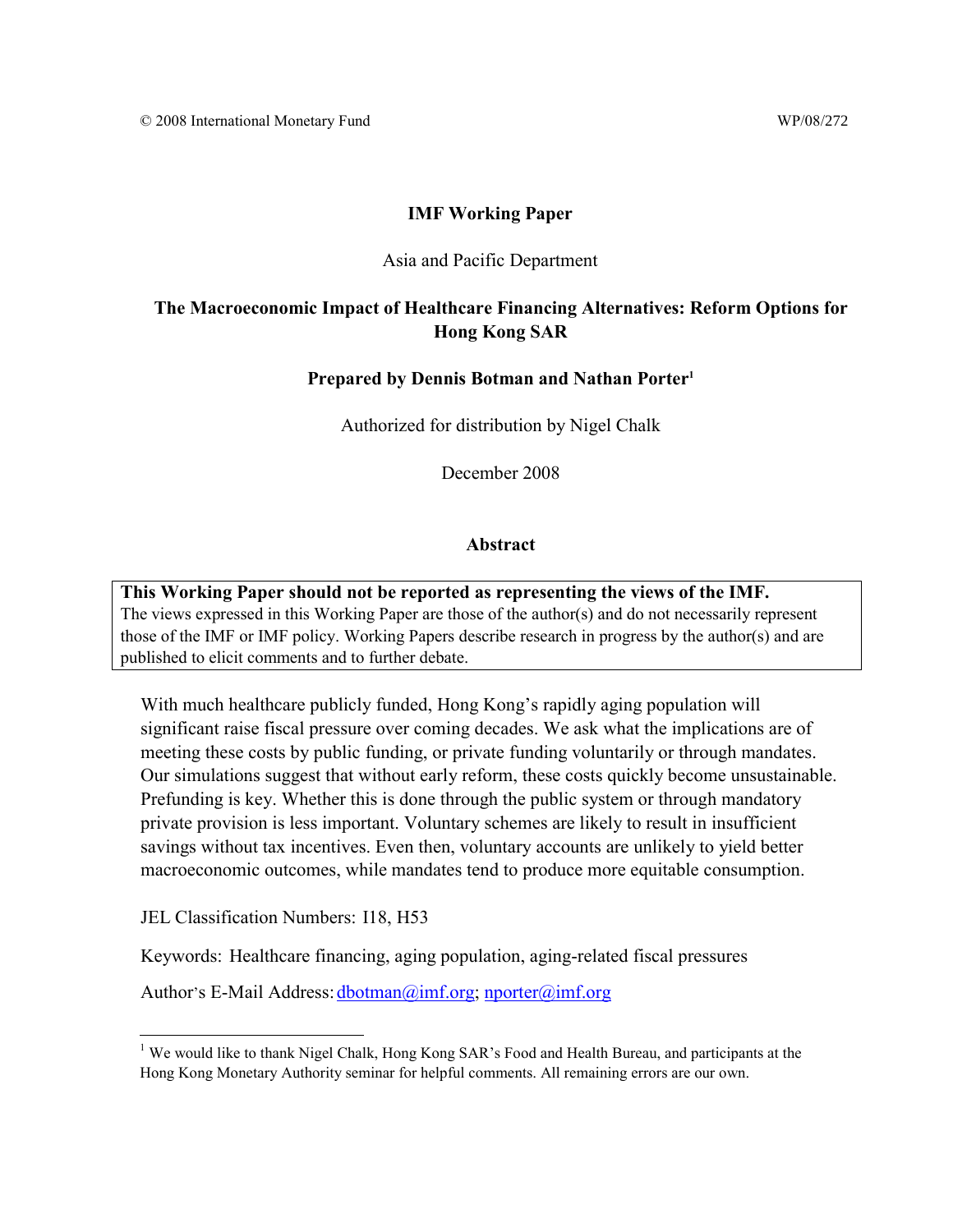## Contents

| Figures                                                                              |  |
|--------------------------------------------------------------------------------------|--|
|                                                                                      |  |
|                                                                                      |  |
| 3. Macroeconomic Effects Mandatory Healthcare Savings: Private Versus                |  |
|                                                                                      |  |
| 4. Macroeconomic Effects of Voluntary Healthcare Provision without Tax Incentives 19 |  |
| 5. Macroeconomic Effects of Voluntary Healthcare Provision with Tax Incentives 20    |  |
| Appendices                                                                           |  |
| I. Comparison of Different Supplementary Financing Options and Existing              |  |
|                                                                                      |  |
|                                                                                      |  |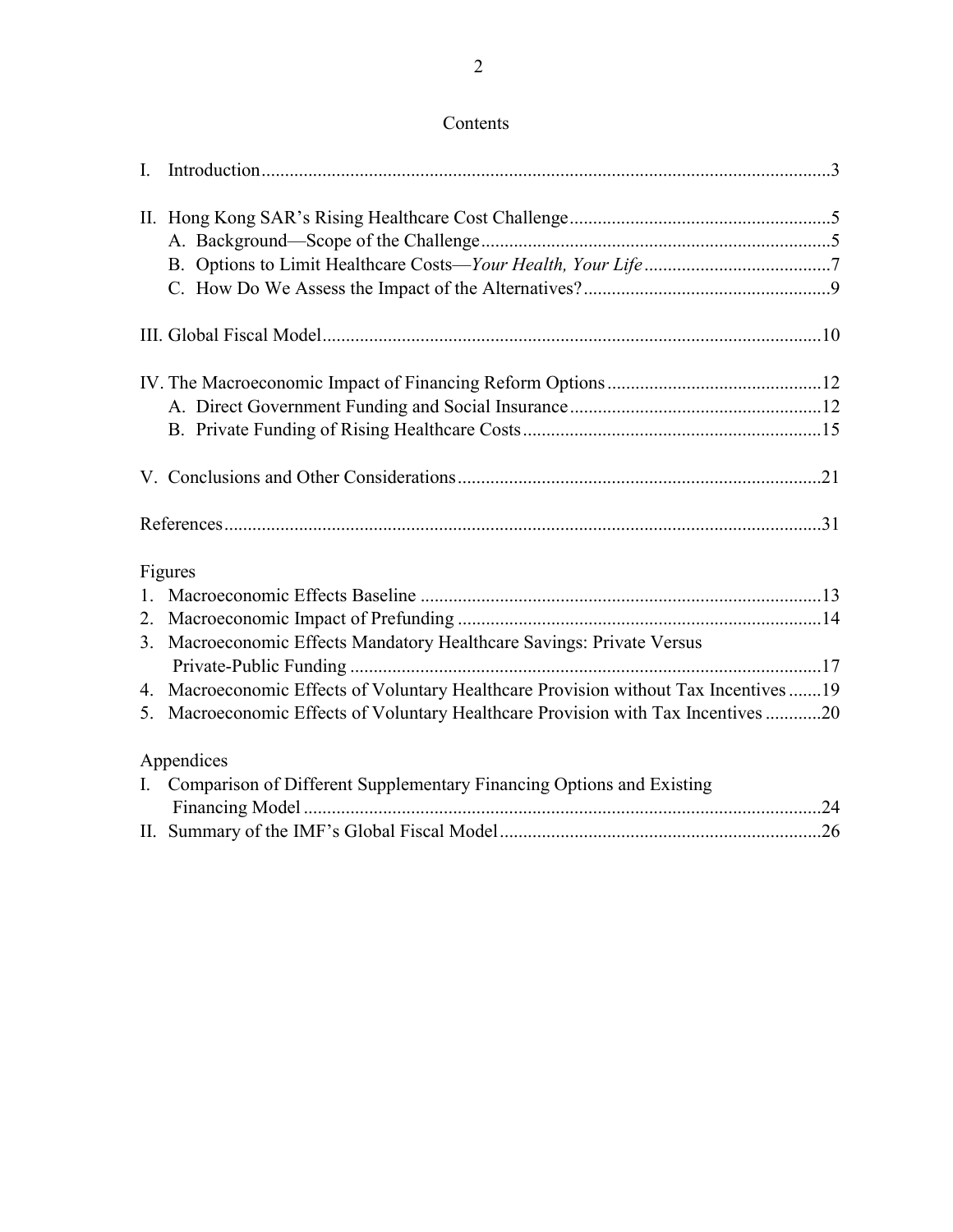#### **I. INTRODUCTION**

Hong Kong SAR, like many other economies in Asia and around the world is facing significant fiscal pressure from population aging. This pressure will manifest itself through a shrinking workforce and lower productivity, lower revenue from direct taxes, and higher age-related spending needs. Unless addressed early these pressures will quickly overwhelm the government's savings—almost 30 percent of GDP—with attendant risks to the quality of public healthcare (and other public services), and Hong Kong SAR's low tax environment. Looking forward, the Hong Kong SAR authorities are considering various alternatives to reform healthcare financing and provision (including related service and efficiency aspects), and has prepared a consultation report—*Your Health, Your Life*—seeking views on these options so that good healthcare remains affordable to all.

This paper looks at the aging-related fiscal challenges from rising healthcare costs, and assesses the macroeconomic implications of alternative reforms. Healthcare costs remain largely the responsibility of the government in Hong Kong SAR, and without reform to its provision and financing, public costs could (as a share of GDP) almost double by 2033, and more than triple by 2050. There are clearly also other types of costs associated with aging, the most obvious of which may be pension-related expenses. The paper abstracts from these other costs as, for example, future retirement incomes have largely provided for by the introduction of the Mandatory Provident Fund (MPF) Schemes in December 2000.<sup>2</sup>

Our paper focuses on the medium-term macroeconomic implications of rising healthcare costs, and various alternatives to finance these costs. In particular, we focus on the macroeconomic impact of the *Who* (public or private), *When* (anticipate future payments or pay as you go), and *How* (through voluntary or mandatory provision) of financing reform. Specifically, the paper considers the macroeconomic implications—for consumption and saving, investment, GDP, competitiveness, and inequality—of having the public or private sectors alternatively cover healthcare costs; funding future (private and public) costs today or using pay-as-you-go; and using alternatively mandates for how the private sector anticipates future costs or leaving that to voluntary choice. Given its focus on the macroeconomic impact of these broad financing considerations, the paper does not cover in detail several important issues, including those related the specific differences between financing approaches (e.g., the differences between insurance and savings or out of pocket schemes) for individual outcomes and efficiency, alternative cost containment techniques, and how healthcare is provided. This is not, however, to say that the differences in individual

 $\overline{a}$ 

<sup>&</sup>lt;sup>2</sup> For individuals earning between HK\$5,000 and HK\$20,000 per month, they and their employer each contribute 5 percent of income to an eligible MPF scheme. For individuals earning less than HK\$5,000, only the employer makes their contribution, while for individuals earning over HK\$20,000, the employer and employee contributions are capped at HK\$1,000. Well over 90 percent of the employed population is covered by MPF schemes and other eligible occupational schemes.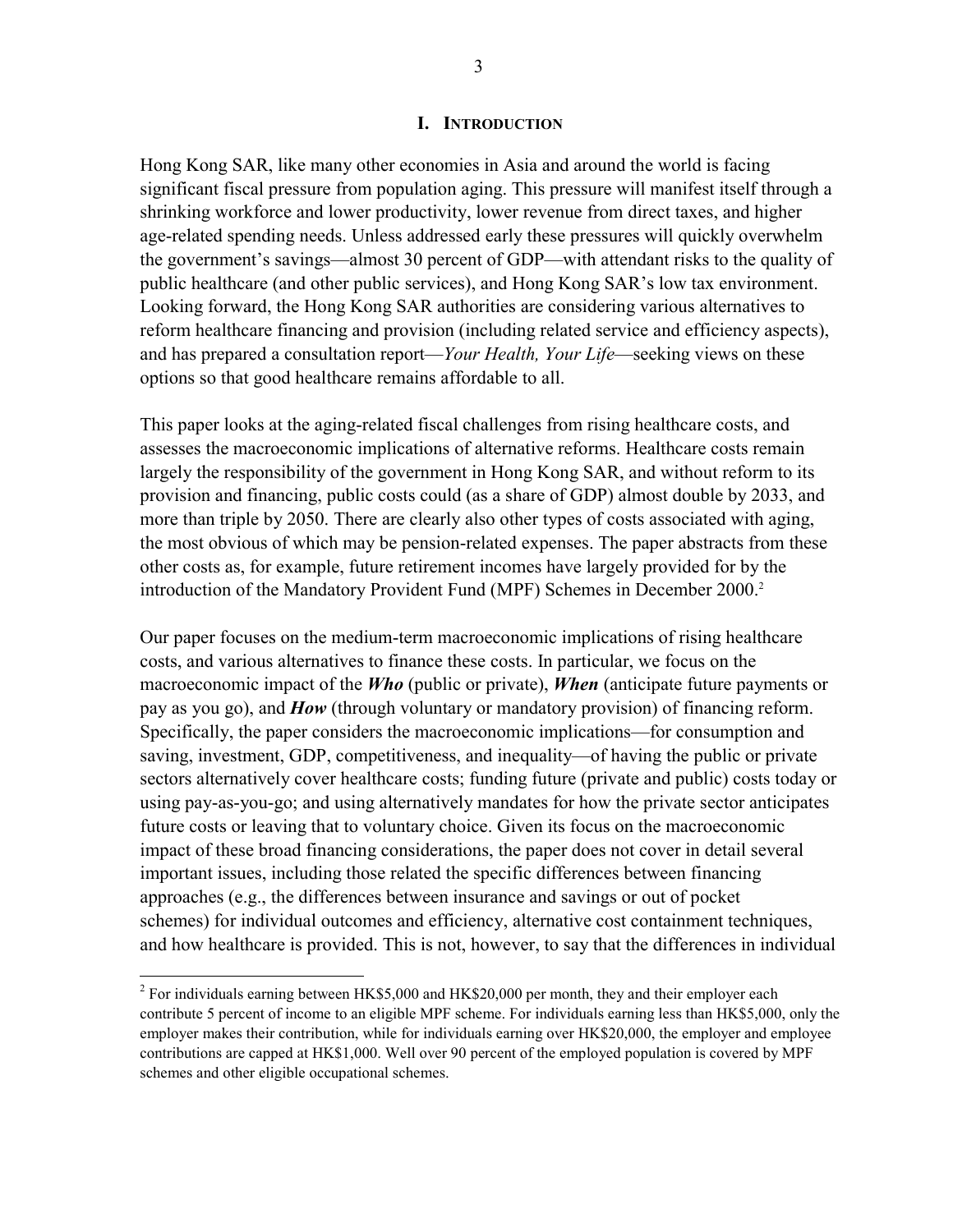behavior induced by specific design details of various financing option will not have macroeconomic effects, but these design aspects are beyond the scope of the current paper. Nonetheless, for these, as well as their relative microeconomic efficiency benefits, that the design of the final option be done in a way to encourage optimal behavior of individuals.

We use a version of the IMF's *Global Fiscal Model* (GFM) calibrated to Hong Kong SAR to study the macroeconomic implications of alternative policies to address rising health care spending. GFM is a multi-country, dynamic, general equilibrium model developed specifically to analyze the macroeconomic effects of various fiscal policies. As such, it is able to offer a qualitative and quantitative assessment of alternative reform proposals, albeit unable to capture some of the more detailed, microeconomic, differences between the various options.

Each financing alternative has different implications for equity, both within and across generations. We explicit study the impact on intragenerational equity of financing alternatives, by following how each would affect the relative consumption of the rich and poor individuals. For example, we provide some insight on the relative impact on the poor of direct public funding (anticipated or not), mandatory private provision, and voluntary private provision. However, there are also large intergenerational issues—the healthcare spending not anticipated or financed through debt will have to be covered by taxes collected from later generations even though the majority of spending is on the current. Prefunding places less burden on future generations than pay-as-you-go and some voluntary schemes. Although not explicitly modeled, our results point to intergenerational concerns through the impact current financing choices could have on government debt and tax rates over coming decades.

We find that without timely financing reform, healthcare spending will quickly become unsustainable. If the government continues to predominantly fund healthcare—directly or through social insurance—then early provision (including through higher fiscal savings) will limit the future adverse impact. However, passing a substantial share of these costs to the private sector (with some fiscal incentives) can also stabilize economic outcomes and lead to higher investment and GDP. This is so regardless of whether it is funded through mandated private provision, mandated private and public provision, or through voluntary private provision. However, without sufficient (revenue-neutral) fiscal incentives to encourage long-term financial planning by households, voluntary private saving will be insufficient to pay for future healthcare costs without producing large swings in lending, possibly resulting in contingent liabilities for the public sector.

The rest of the paper is organized with the next section laying out the basic challenge facing Hong Kong SAR, and the options the authorities are considering. Section III describes the basic modeling approach, with the impact of the alternative financing options descried in Section IV. Section V concludes.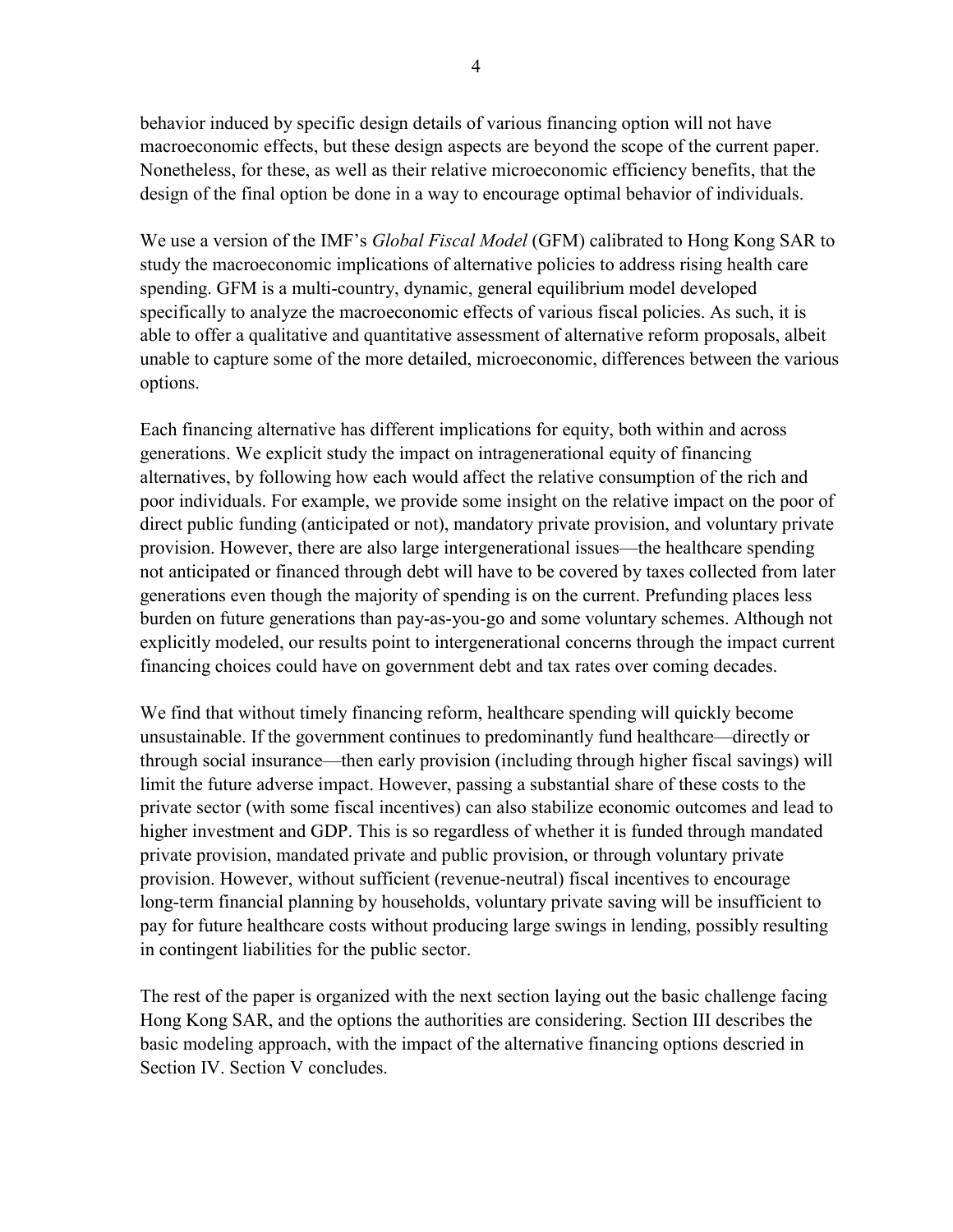#### **II. HONG KONG SAR'S RISING HEALTH CARE COST CHALLENGE**

#### **A. Background—Scope of the Challenge**

Hong Kong SAR faces a very steep aging profile. The average age is projected to increase from around 40 in 2007 to around 48 in 2033 and then 50 by 2050, with the steepest increase expected for women. The period of most rapid aging lays ahead—around 2010—with the number of people over 65 per thousand aged 20−64 rising 2½ times by 2033 and 3½ times by 2050, pointing not only to higher costs, but also lower direct tax revenue. In particular, an estimated healthcare cost function (based on OECD, 2006) shows how steeply of the cost of providing healthcare rises with age.



Traditionally Hong Kong SAR's healthcare system has ensured that a broad segment of the population has received adequate healthcare, financed in an equitable way. Moreover, it has provided this care very efficiently and has been more successful in containing costs than in many other countries. For example, Hong Kong SAR has had more progressive financing arrangements (as measured by Kakwani's index of progressivity), including lower out of pocket expenses, than Japan, Korea, and Taiwan POC. This largely follows from its reliance on funding through general taxation, but even out of pocket expenditures (which are typically regressive) were levied in a such way that made it largely proportional to income (Wagstaff, 2007). Moreover, Hong Kong SAR's system has been successful in keeping the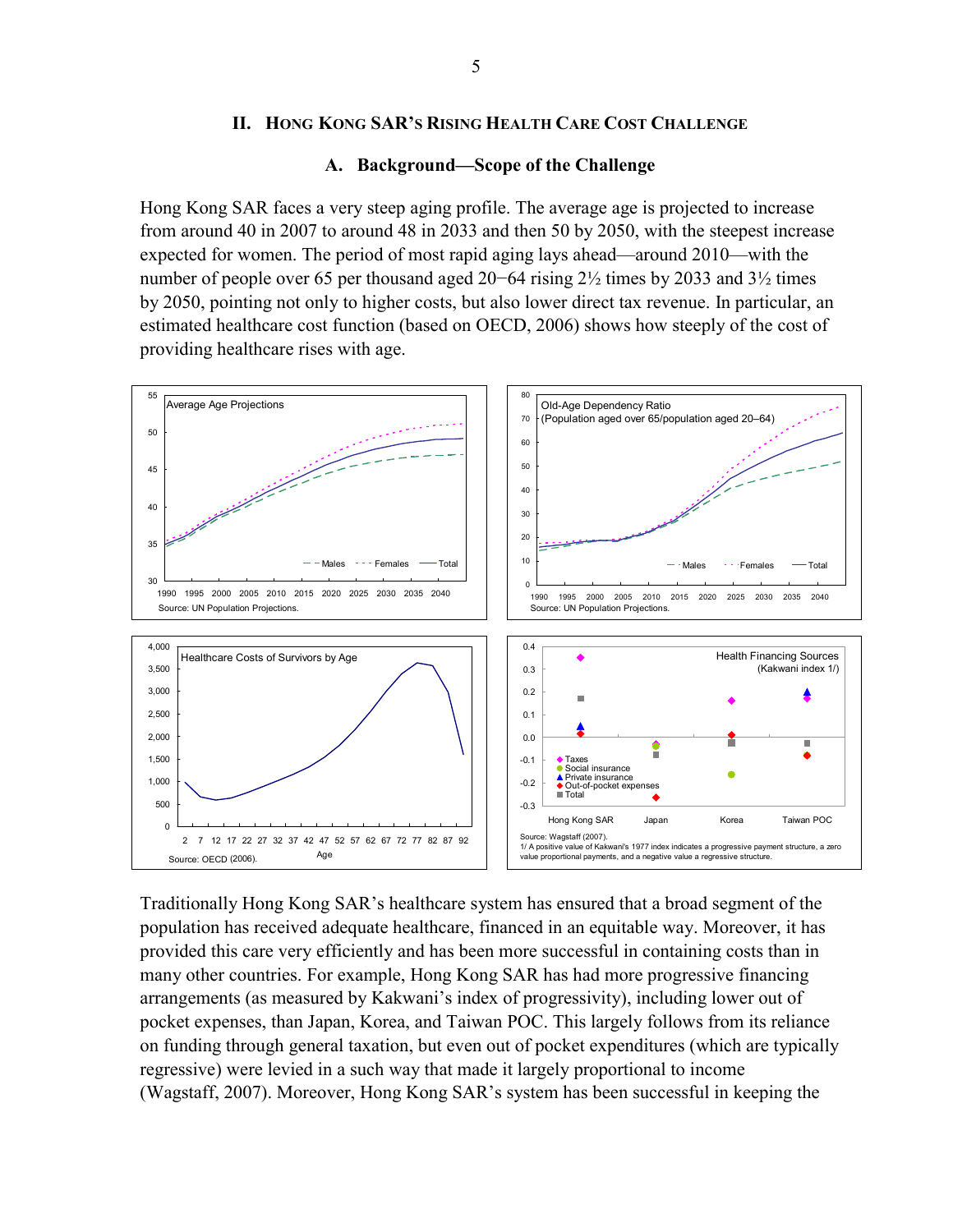share of households facing catastrophic healthcare costs low, with the incidence of these costs typically falling on the more wealthy (Wagstaff, 2007).<sup>3</sup>

In doing so, however, Hong Kong SAR has placed a large emphasis on public financing (Wagstaff, 2007). The share of public funds going towards healthcare financing has increased steadily from 40 percent in 1989/90 to around 55 percent of total health care spending in 2004/05. Moreover, in a number of core areas, healthcare financing is especially unbalanced—the public sector currently pays directly for the vast majority of major services, including hospital-related care, long-term and home care, and preventative care. The only areas of spending where private funding dominates are healthcare administration, medical goods outside the patient care setting, and ambulatory services.





However, without reform, rising healthcare costs will pose significant challenges: spending will quickly become unsustainable and breach constitutional limits.<sup>4</sup> The pressure from the aging population and healthcare inflation on public healthcare spending without reform would see public healthcare spending rise from an estimated 3 percent of GDP in 2007 to

<sup>&</sup>lt;u>.</u> <sup>3</sup> The share of households facing "catastrophic" healthcare spending—over 5 percent, 10 percent, 15 percent and 25 percent of income—in Hong Kong SAR was around 13 percent, 6 percent, 3 percent, and 1 percent, respectively. In Korea and Taiwan POC, around 20 percent of households had healthcare expenditures over 5 percent of their income.

<sup>&</sup>lt;sup>4</sup> The substantial fiscal reserves accumulated and maintained by the Hong Kong SAR government stems from prolonged fiscal prudence. Article 107 of the SAR's Basic Law, its constitutional document, states that "the Hong Kong Special Administrative Region shall follow the principle of keeping the expenditure within the limits of revenues in drawing up its budget, and strive to achieve a fiscal balance, avoid deficits and keep the budget commensurate with the growth rate of its gross domestic product." The increase in debt depicted in this scenario is presented only for illustrative purposes.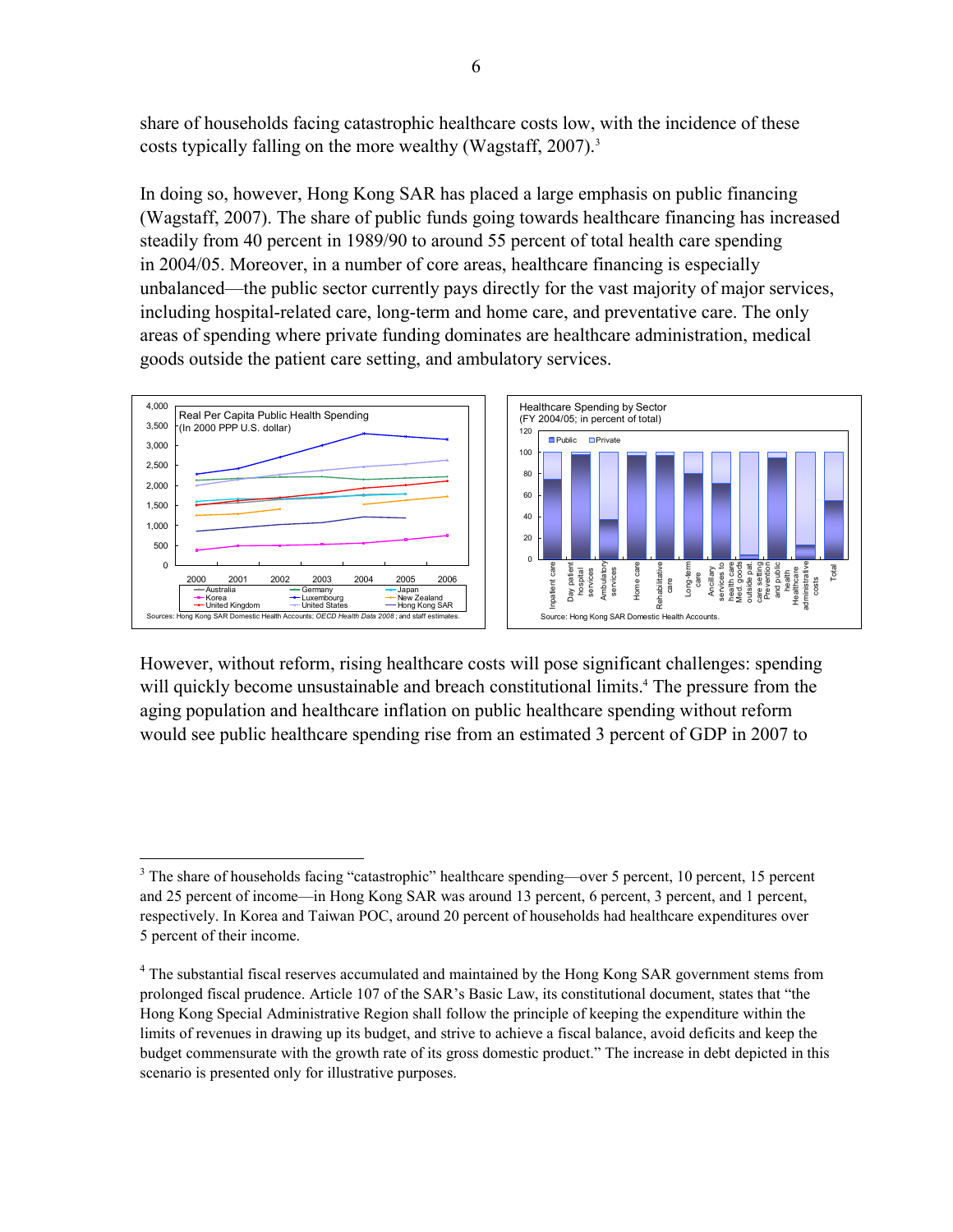5½ percent in 2033, and around 9 percent in 2050.<sup>5</sup> Although great uncertainty surrounds these estimates, they nonetheless show the likely trend for public health spending without reform. To avoid large deficits and debt accumulation, either taxes would have to rise dramatically, jeopardizing the financial center's competitiveness, or there would need to be drastic cuts in already low discretionary spending. Either way, these changes will



place pressure on Hong Kong SAR's currency board and limit the government's options for fiscal policy in response to shocks. An alternative option would be for private financing of future health care costs.

## **B. Options to Limit Healthcare Costs—***Your Health, Your Life*

Recognizing the challenges, the authorities released a consultation document outlining alternative healthcare reform options. These options address reforms to both provision (cost containment including aspects of service delivery and efficiency) and financing mechanisms. Regarding provision, the authorities are seeking to enhance the role of primary care, and increase the role for private-public partnerships, while on financing, the report asks how the burden should be split between public and private sectors.

Reforms to the **provision of healthcare** aim to:

 $\overline{a}$ 

• Enhance **primary care**. The reforms would hope to increase the emphasis on preventative care and reduce unnecessary spending and treatment. In the past, primary care has not been central in the Hong Kong SAR healthcare system, with patients typically seeing different doctors for each illness, or seeking hospital care directly.

 $<sup>5</sup>$  The projected spending amounts from 2005 to 2033 were prepared for the Hong Kong SAR government using</sup> the Wanless projection method (DCMSPA, 2008). Beyond 2033, the projections used in this paper were made by using an estimated econometric relationship between the growth in public health spending, the aging of the population, productivity growth, general inflation, and the aggregate participation rate. This relationship uses the main factors affecting healthcare spending identified in OECD (2006): demographic change reflects the principal driver of healthcare costs, the inclusion of income (the main nondemographic variable) captures that health care is a normal good, while productivity improvements and CPI inflation proxy for the gradual rise of the relative price of healthcare over time (the "Baumol effect"). Changes in the aggregate participation rate reflects changes in the labor costs of providing long-term care due to changes in informal care. The results suggest that for each additional person over 65 per 1,000 between 20 and 64, public healthcare spending in Hong Kong SAR rises by 2 percent.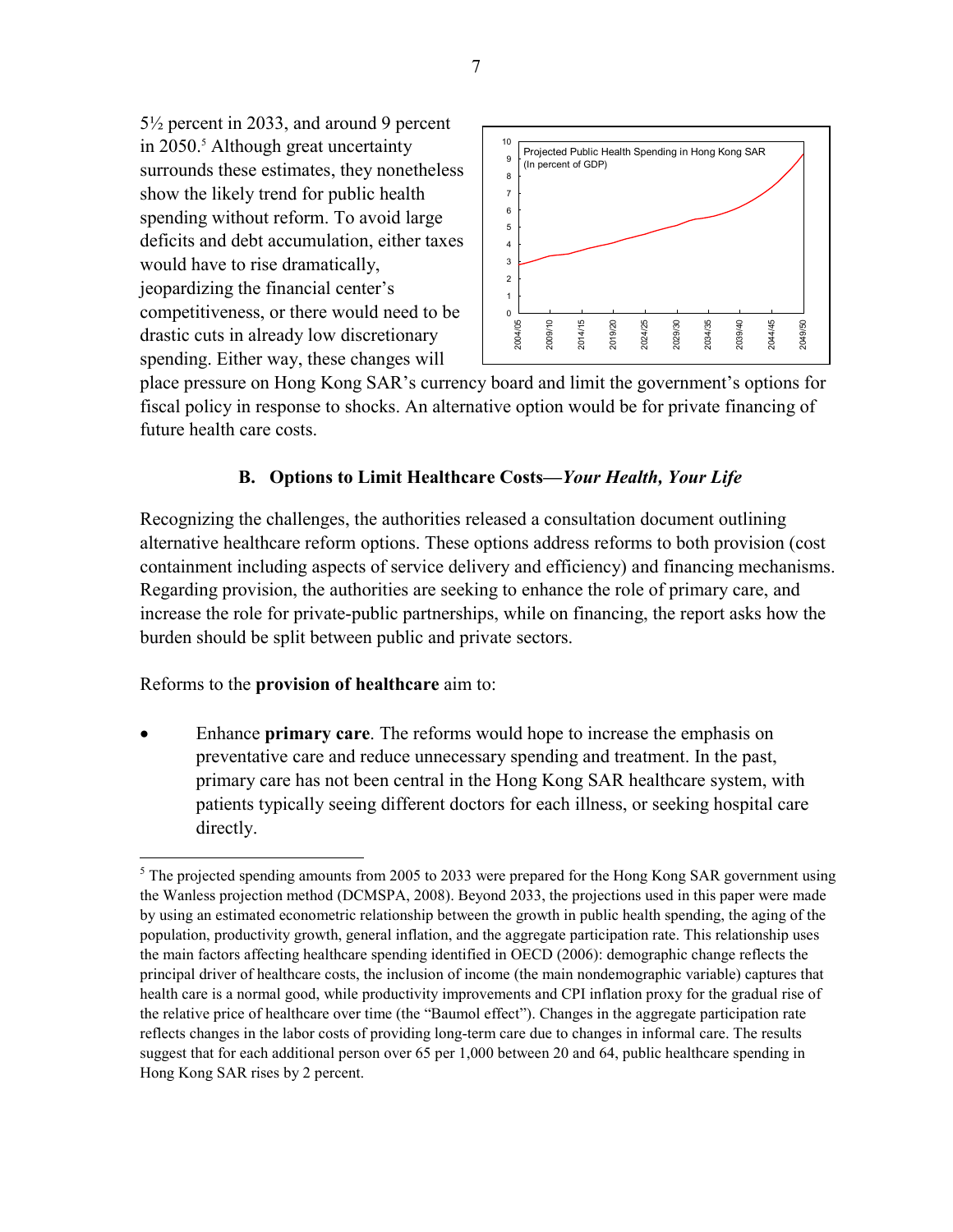- Promote **private-public partnerships**. The reforms hope to lower public expenditure and lower costs through sharing healthcare infrastructure costs, as well as contracting-out some provision of primary care and hospital services.
- Develop the **electronic sharing of records**. The appropriateness and continuity of care would likely improve, leading to better health outcomes.

Possible reforms to the financing of healthcare will require individuals to supplement the healthcare provided through the public system, thereby contribute a greater share to healthcare spending than they do currently, whether from personal resources or though insurance schemes:

- **Social insurance**. Mandatory contributions by workers (say 3−5 percent of income) pooled to provide either private or public insurance for the entire population.
- **Voluntary health insurance**. Encourage individuals to voluntarily purchase insurance to cover their medical costs.
- **Mandatory health insurance**. Require a specific group of the population to purchase health insurance, although unlike social insurance, the premiums are independent of income and the insurance could be provided by either the public or private sector. To the extent that this broadens the share of the population covered there could be greater scope for risk pooling to lower costs than under a voluntary arrangement.
- **Higher out-of-pocket expenses**, directly increasing the share of healthcare costs covered by the population.
- **Medical saving accounts**. A specified group of society would be required to save in designated personal accounts to meet their future healthcare expenses.
- **Personal health reserve—a combination proposal**. Require a specified group of society to save a mandated share of their income to cover mandatory insurance before and after retirement, and for accumulating savings to cover residual expenses.

There is no one best option among these choices, with the relative merits of each summarized in Appendix I. The ultimate social choice will reflect a tradeoff across affordability (for both public and private sectors), accessibility to healthcare, risk pooling, individual choice, and efficiency. While social insurance would probably ensure the greater coverage (and risk pooling), it is likely to have the largest impact on labor market incentives; mandatory insurance may generate a similar outcome. Saving schemes and out of pocket spending may guarantee the greatest freedom of choice, but it is likely to generate greater inequality, more under-insured individuals, and fewer risk pooling benefits. Nonetheless, some out of pocket expenses are likely to go with each scheme as a way to contain costs and moral hazard.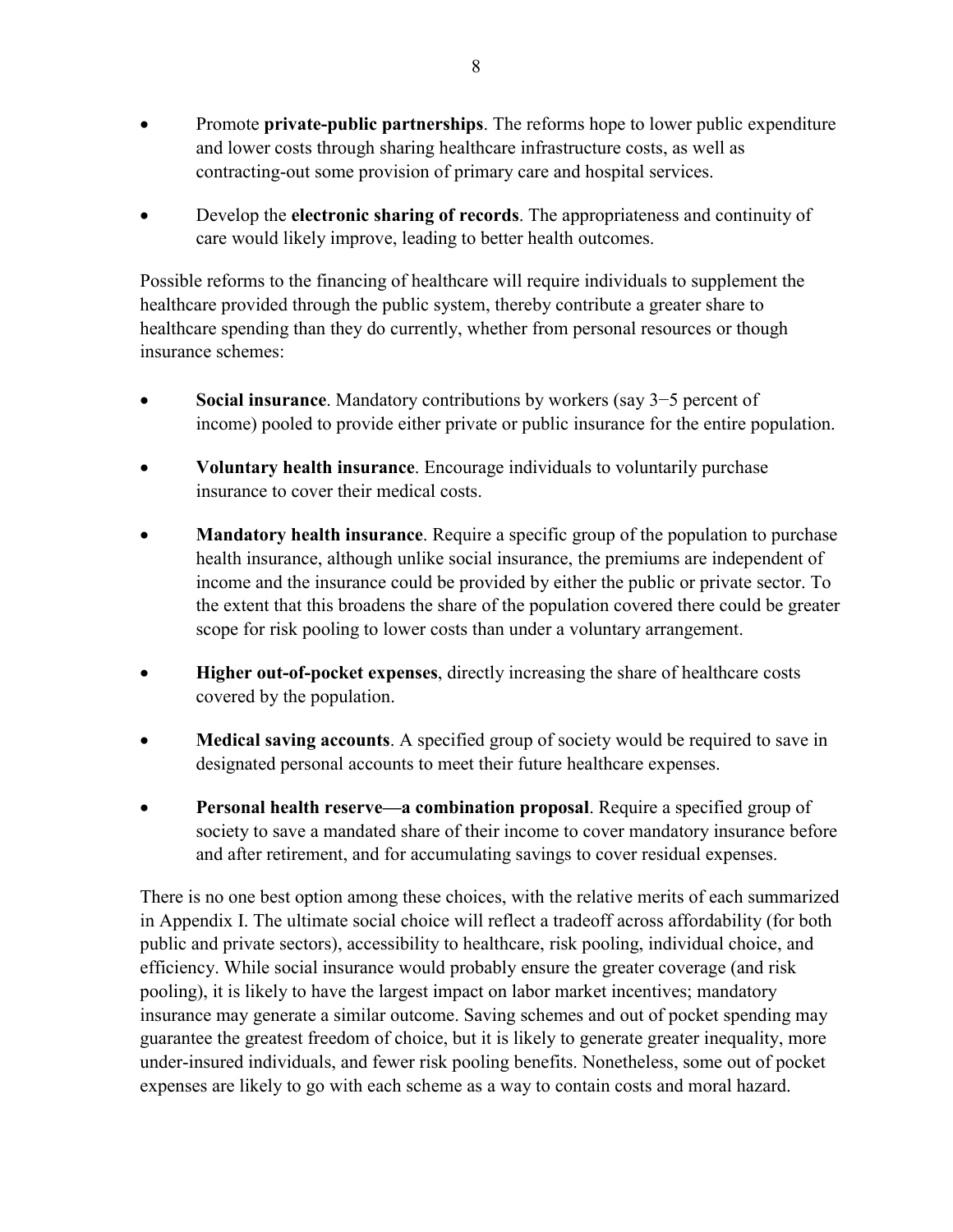Moving a larger share of supplementary healthcare spending to the private sector could ultimately increase the inequality of healthcare outcomes. Anticipating this, the authorities are committed to maintaining a strong public healthcare safety net, with the public system a safety net for those who lack the means to pay for their own healthcare. Consequently, those with sufficient means should cover their own healthcare costs, with public resources available for those with those unable to, including those who have who have suffered some catastrophic healthcare costs. In this vain, the authorities' consultation paper states that the current fee waiver system for welfare recipients and other low-income households will stay in place. In addition, they have committed to increase the share of public spending on healthcare, from an average share of recurrent spending of around 15 percent to 17 percent by 2012, as well as a one-off HK\$50 billion to cover transitional costs as Hong Kong SAR moves to a new financing arrangement.<sup>6</sup> This increase in spending will most likely be targeted towards the least well off, with the reform to financing freeing resources to strengthen the public healthcare safety net including through shorter waiting times for public hospital services, and possibly establishing a personal medical expense limit.

The first order macroeconomic impacts essentially come from the incentives generated by the who, when, and how rising healthcare costs will be financed. The extent of spending that is effectively moved from public to private sectors, how the burden of these additional costs is shared, when it is provided for, and whether provision for these costs occurs through voluntary or mandatory mechanisms, will be the key driver of the macroeconomic impact. It is these margins that the rest of this paper focuses on, with the broad patens of macroeconomic impacts likely generally independent of actual final magnitude of costs transferred.

## **C. How Do We Assess the Impact of the Alternatives?**

To assess the macroeconomic impact of reform we use the GFM, calibrated to the specific features of Hong Kong SAR. The GFM is a model of a small open economy (Hong Kong SAR) with trade and financial linkages with the rest of the world. The model includes a detailed fiscal sector, which allows us to simulate the impact of various healthcare policy changes on spending and taxes and the resulting impact on the wider economy. After outlining the impact on debt of no change in policy, we consider the impact in turn of the "who," "when," and "how" of financing reforms. Specifically, we consider the macroeconomic impacts of the following:

• *Government funding/social insurance:* We consider a policy response that increases taxes (or a social insurance premium) and cuts other spending to finance rising healthcare costs (a pay-as-you-go strategy). The timing ("when" dimension) is then

 $\overline{a}$ 

 $6$  This commitment was made by the Financial Secretary in the 2008/09 Budget.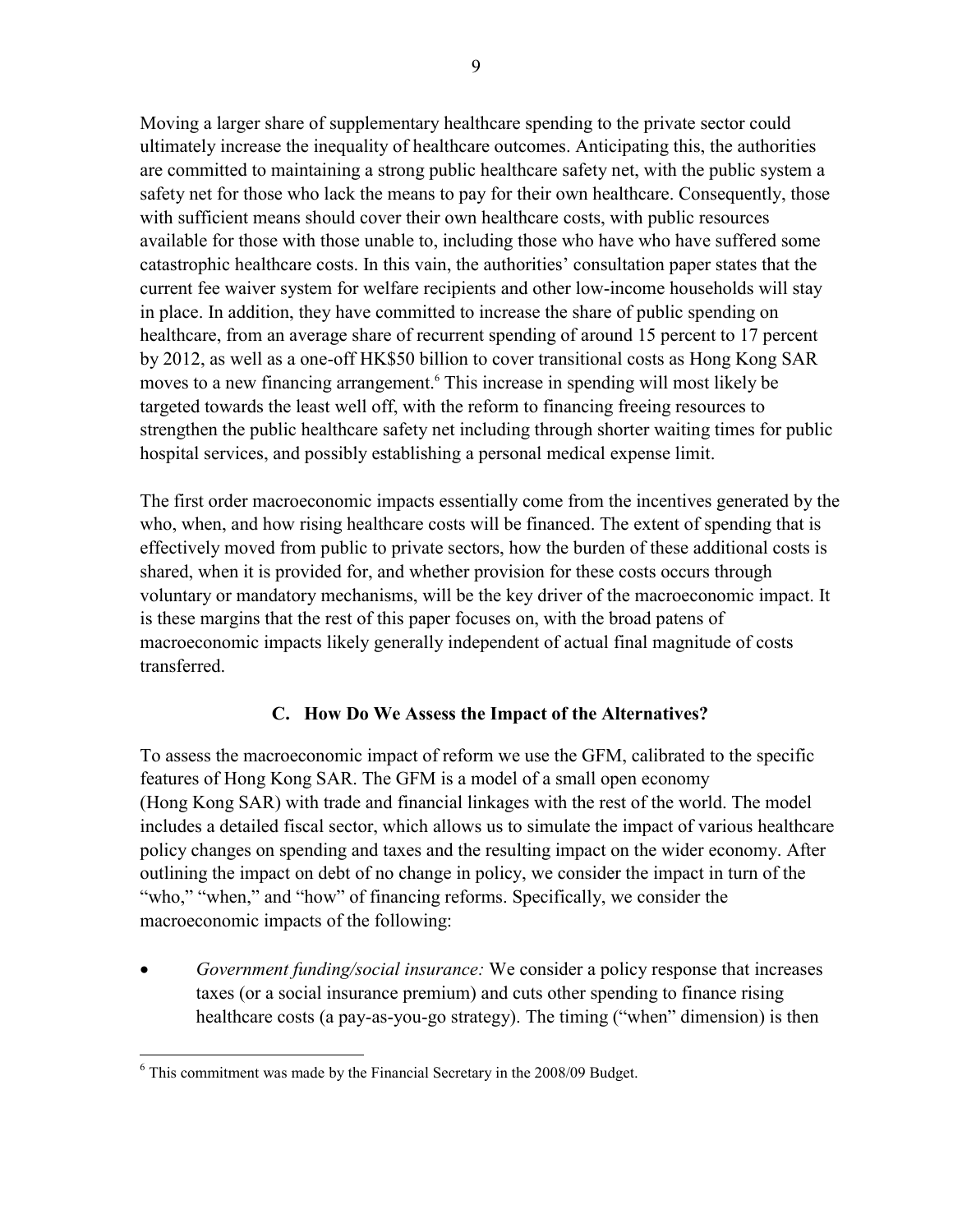considered by a "prefunding" of rising healthcare spending pressures through early tax increases is also considered.

- *Private provision:* We then consider the impact of the government shifting supplementary future funding to individuals, requiring them to provide for these costs:
	- *Through mandates*: Individuals are required to set aside a fixed share of their income for healthcare-related spending.
	- *Voluntarily*: Reforms that share the burden of future healthcare spending between the public and private sectors, but individuals decide when and how to provide for future costs.
	- *Voluntarily with tax incentives*: As above, but the government provides revenue-neutral tax incentives to increase their provision.

While the reform option ultimately chosen is unlikely to perfectly mirror any of these experiments, together they provide a picture of their relative impacts on consumption and saving, investment, competitiveness, and intragenerational consumption inequality.

## **III. GLOBAL FISCAL MODEL**

The GFM is calibrated to capture the key economic and fiscal features of Hong Kong (Appendix II). The model is based on a two-country, two-sector macroeconomic dynamic neo-Keynesian framework. It has a rich fiscal structure with a wide menu of taxes, social security contributions, and government transfers and spending which allows an analysis of various fiscal consolidation measures and their impact on debt sustainability in an endogenous macroeconomic model. The framework ensures a role for fiscal policy—a breakdown in Ricardian equivalence—through both demand and supply channels. On the demand side, fiscal policy has an impact on consumer behavior because consumers are impatient and have a different discount rate than the government. A fraction of consumers is also liquidity constrained with limited access to financial markets which prevents them from saving optimally over time. As two types of consumers are present, the model allows the analysis of the distributional implications of alternative policy responses to rising health care expenditures. Supply side effects take place due to distortionary effects of taxes on labor supply and investment. This model is good at looking at the looking at the macroeconomic impact of fiscal policy (though spending and various tax policies) as required by prospective healthcare financing pressures but the model does not model the particular details of the various financing options proposed in the consultation paper.

Several model-specific assumptions play an important role in the transmission channels. Home bias towards nontradable goods in government spending is an important channel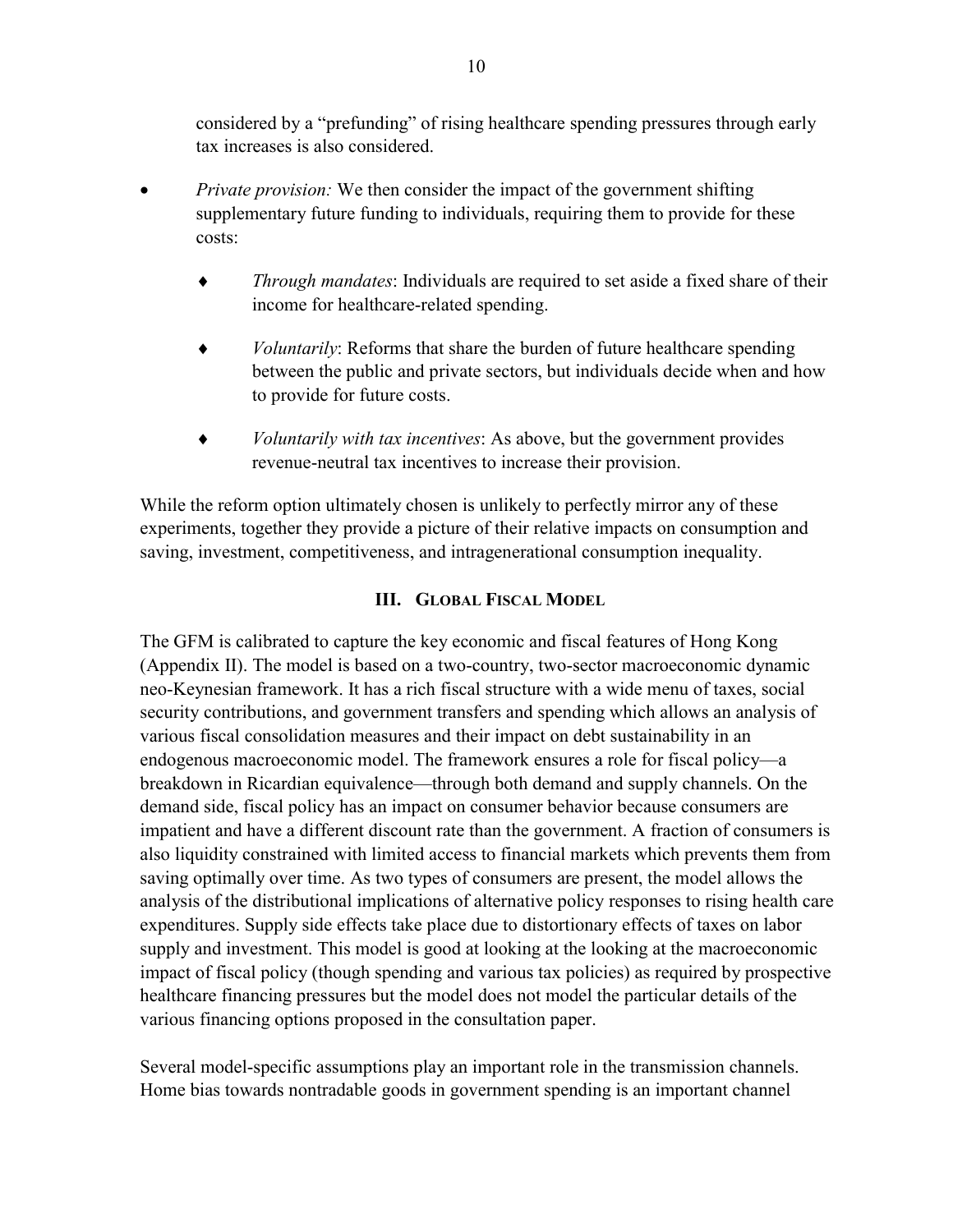through which fiscal consolidation affects domestic output. As a small, open economy with full capital mobility, interest rates are determined by the rest of the world. Despite allowing for an interest rate differential, monetary policy is absent in the model since full nominal wage and price flexibility is assumed. Furthermore, in the absence of an explicit demographic structure in the model, the path for higher government health care expenditure is imputed exogenously. In the baseline, higher health care expenditure is assumed to feed into the model through both higher government transfers and higher spending on domestically produced goods.

The path for government spending, if the government does not reform financing, is assumed to be exogenous and follow the healthcare spending profile described in section II as well as an assumed gradual increase in other spending in line with medium-term fiscal projections. Total government spending is assumed to follow the FY 2008/09 budget plans until FY 2012/13. After that, nonhealthcare spending is assumed to rise from a projected 11¾ percent of GDP in FY 2012/13 to 14 percent over 20 years where it remains thereafter. As a consequence, on currently announced policies, total government spending would rise above 20 percent of GDP in FY 2038/39, and reach 23¼ percent of GDP in FY 2049/50.7 The assumption of exogenous healthcare spending obviates at least two channels through which healthcare may affect macroeconomic outcomes: a healthier workforce is likely to have higher productivity, and a longer working life. This assumption will, therefore, tend to lessen the reported (relative) benefits of financing reforms that generate broader healthcare coverage. That is, they would probably tend to emphasize the benefits of voluntary or pay-as-you-go systems, relative to mandatory of public ones.

One important impact of the various policy alternatives that the paper considers is the impact on consumption inequality. In terms of the model, we consider inequality in terms of differences between the optimizing (agents with access to financial markets) and liquidity constrained consumers (those without such access). While this is something of a crude measure, it captures a key distinction—the relative wealth and consumption levels of different households. Moreover, the extent of inequality is the model is substantial—even through 40 percent of the population is assumed to be liquidity constrained, they account for only 18 percent of consumption in the steady state calibration (equivalent to a consumption gini coefficient of  $0.223$ ).<sup>8</sup>

1

<sup>&</sup>lt;sup>7</sup> The government has an informal spending cap, as maintained since the FY 2003/04 Budget, of 20 percent of GDP.

 $8$  Households comprising 40 percent of the population have a monthly income (including bonus) of less than 81 percent of median monthly income (including bonus).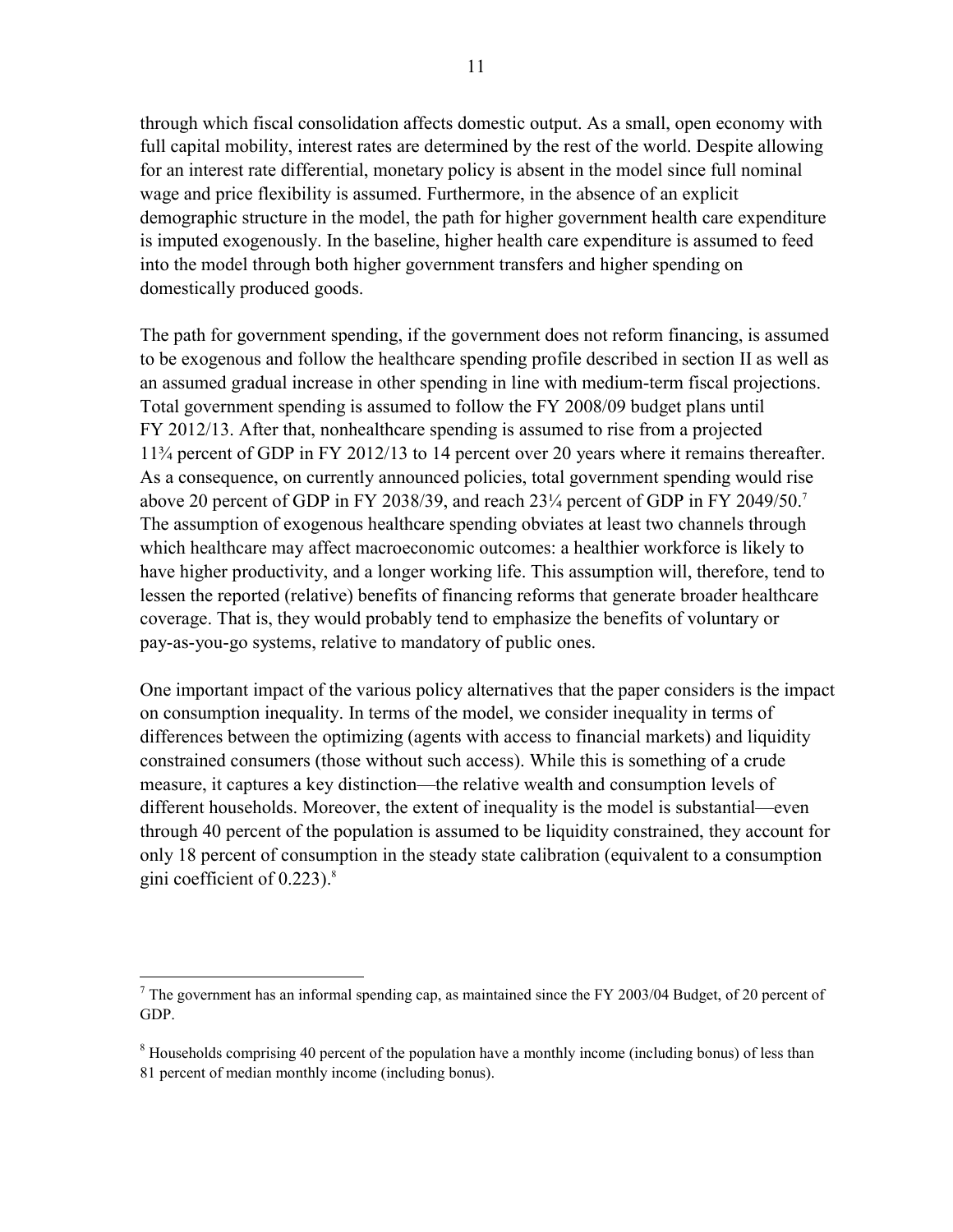#### **IV. THE MACROECONOMIC IMPACT OF FINANCING REFORM OPTIONS**

Hong Kong SAR's government is right to address the fiscal pressure from future healthcare costs now. If the government were to take a passive approach to the resulting spending pressures, the economic impact would be dramatic. The government's net fiscal savings, currently almost 30 percent of GDP, would quickly be evaporated, with total net debt almost reaching 250 percent of GDP by 2050. What impact would various policy responses have?



#### **A. Direct Government Funding and Social Insurance**

Continued government coverage of the major share of healthcare spending, and a passive fiscal response, is our baseline scenario. Under this baseline (Figure 1), the government is assumed to act in a way that maintains its 20 percent of GDP spending cap, but to do so *passively*—only raising taxes gradually, and limiting spending when it reaches 20 percent of GDP in FY 2038/09. This limit on spending means that nonhealthcare discretionary spending must be cut (by around 3 percent). In this case, total public debt peaks at 26 percent of GDP before falling to 22 percent in 2050. Given that the rapidly rising healthcare costs are not sufficiently prefunded, the required increase in tax rates is very large, with tax revenue having to rise almost 15 percent of GDP over the steady state between 2024 and 2050. The rise in taxes (and the associated distortions) lead to a large reduction in investment and real GDP, with consumption also falling very dramatically, especially for poorer individuals (who lose a quarter of their consumption relative to steady state). This leads to a large increase in consumption inequality, with the consumption gini increasing over the time to 2050. Relative to the calibrated steady state, a significant real appreciation follows as domestic absorption is shifted towards nontradables following higher government expenditure.

The macroeconomic impacts would be substantially ameliorated if instead the increase in healthcare costs were prefunded (Figure 2). Prefunding, by raising taxes (from 2011) allows the government to accumulate larger fiscal savings (to 40 percent of GDP), resulting in output of around  $1/4$  percentage points below the case with passive action early on, but then much higher growth since tax rates do not have to increase as much, resulting in higher investment and consumption. Both wealthy and liquidity-constrained consumers experience a larger decline in consumption early in this scenario, but a much larger rise in consumption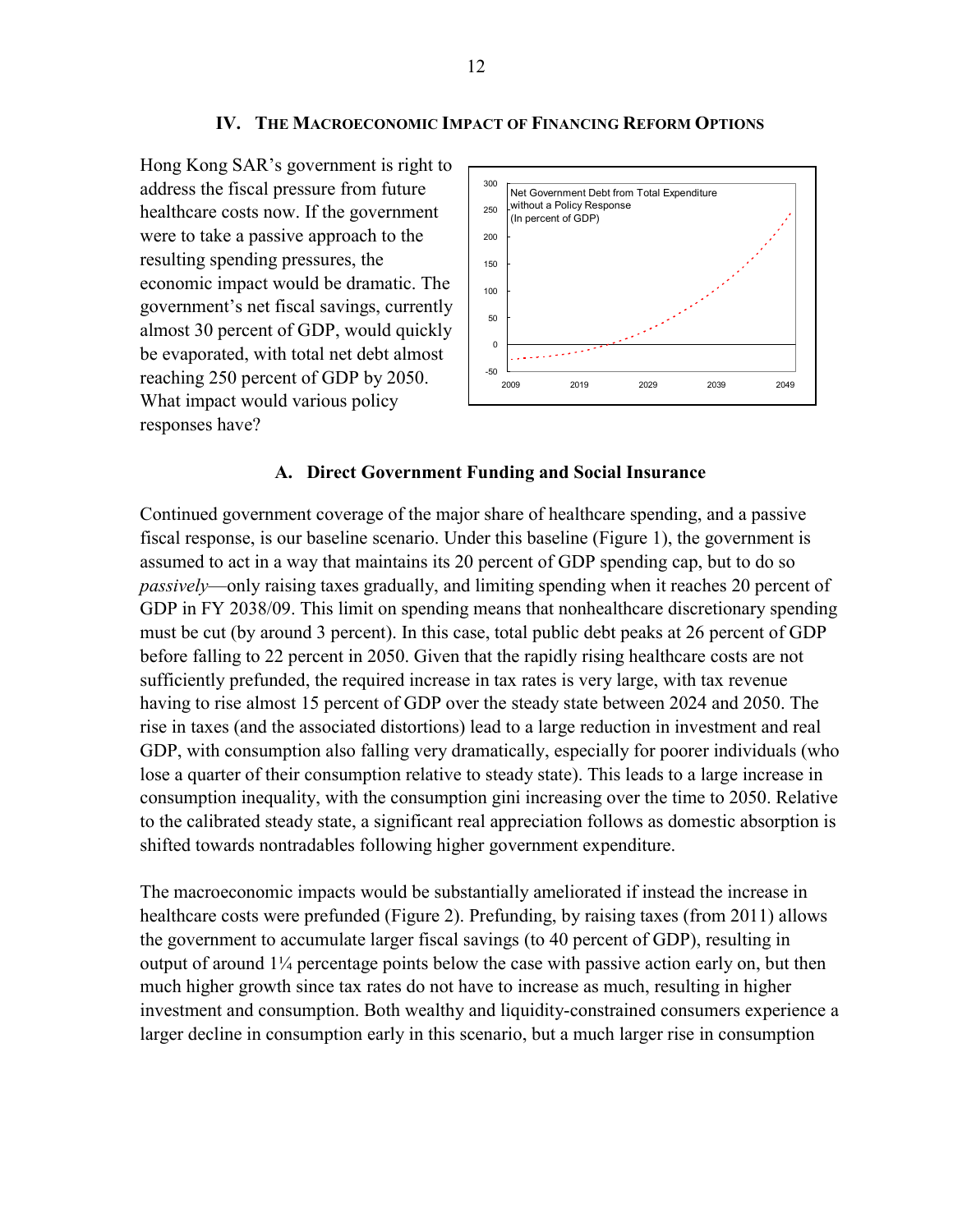

*The government raises taxes as healthcare costs* 





*Lower competitiveness reflects lower savings than under initial steady state, ...* 





Figure 1. Macroeconomic Effects Baseline

(Deviation from calibrated initial steady state; in percentage points; unless otherwise indicated)

10 20 30

 *...to limit the rising government debt.* 

 *... although the current account improves towards the end of the simulation period.* 



Sources: IMF staff calculations; and GFM simulations.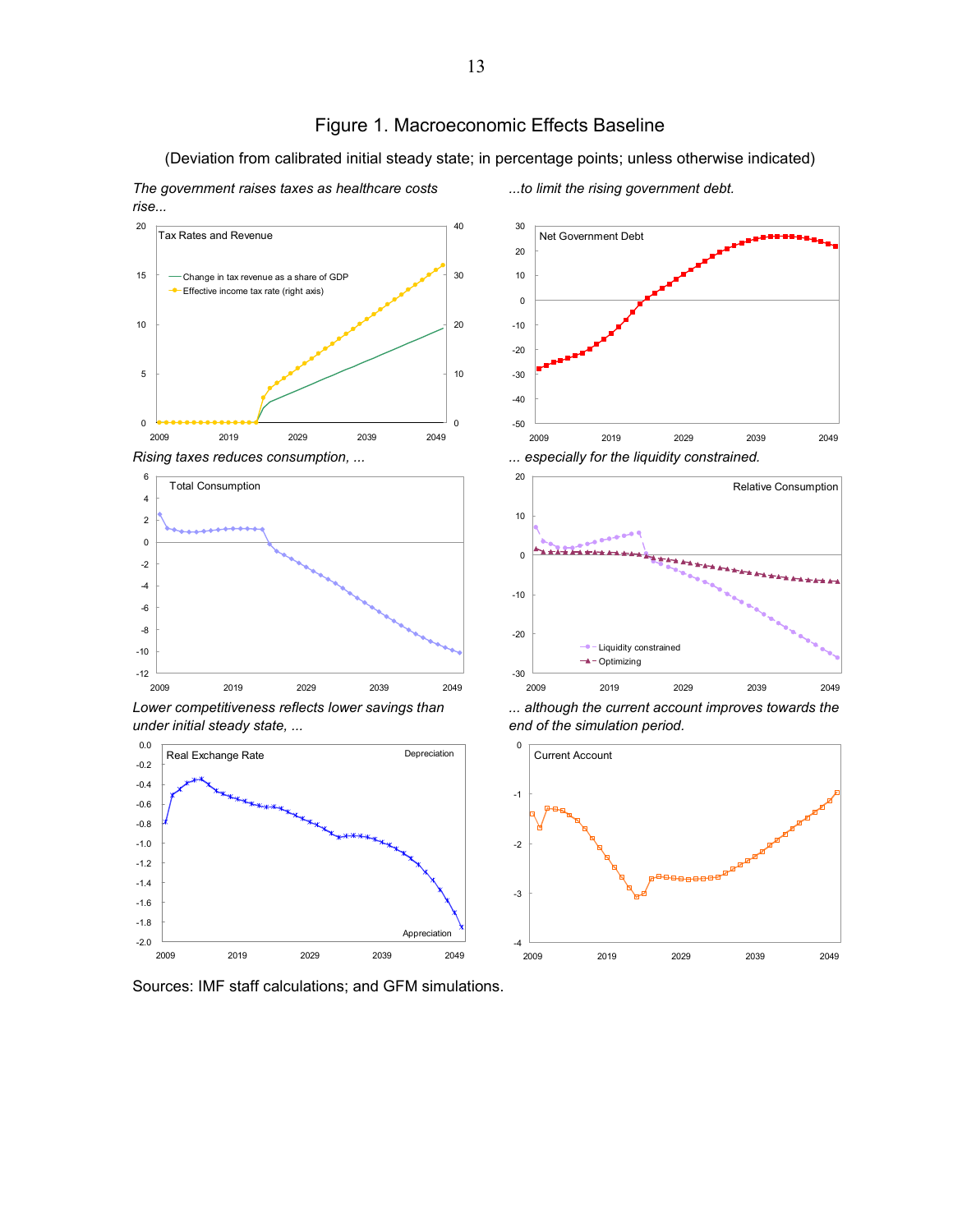



(Deviation from baseline; in percentage points)

Sources: IMF staff calculations; and GFM simulations.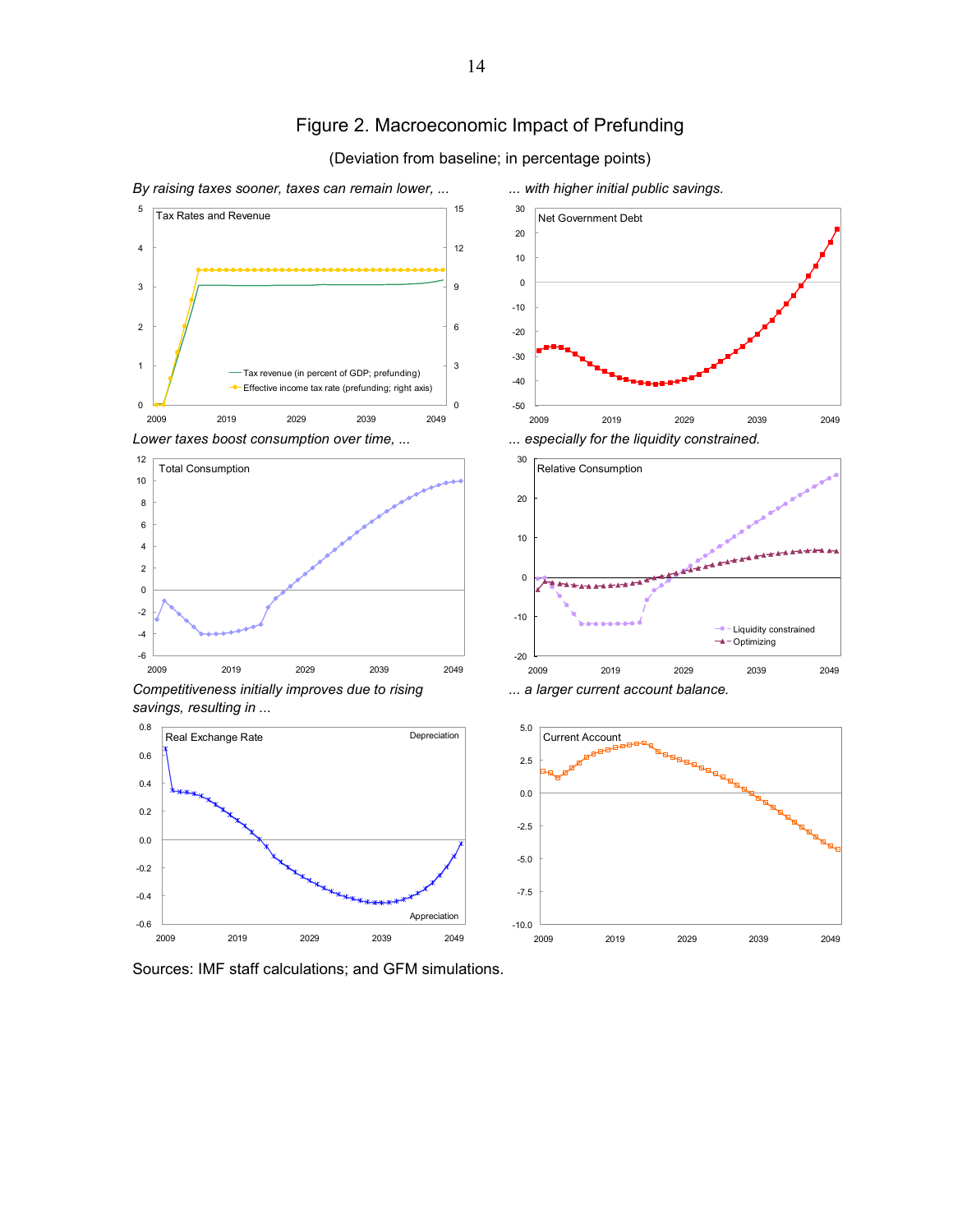later, particularly for liquidity-constrained consumer whose disposable income depends to a larger extent on the level of taxation. Delaying action is clearly costly, with the poor particularly hard hit by the resulting drastic policy actions that are required in the medium term.

These scenarios could be thought of as proxies for social insurance, with or without government anticipation of the future cost pressures: the tax levied on incomes (wages) to (partially) cover these healthcare costs is similar to levying a social insurance premium. However, given that debt increases and discretionary spending is cut, the scheme underlying these scenarios is clearly not fully funded by its premium. If it were, the distortions associated with the higher premium would be even larger, as would the impact of higher borrowing costs due to rising public debt (crowding out) would also be smaller. However, the crowding out effect of a limited increase in government debt is likely small in Hong Kong SAR given its open capital account (as in the model). Therefore, the first effect would probably dominate suggesting a fully funded social insurance scheme would lower growth, investment and consumption more than the partly funded ones assumed in these scenarios.

We now consider other policy options for limiting the impact of rising healthcare costs, by passing a share of the costs to the private sector. First, we consider this being done through mandates requiring individuals to save a specified amount to pay for future healthcare spending and insurance. We consider two cases: one in which households save fully for higher health care expenditure and one scenario with a mix of private and public mandatory saving. Then we consider the case where individuals are requested to save for the additional spending in a voluntary manner. In these scenarios, we assume the government effectively passes over time responsibility to save the equivalent of 2½ percent of GDP to individuals. This amount would allow sufficient funds to accumulate in healthcare savings accounts to pay for higher healthcare outlays, not only until 2050, but also beyond.

## **B. Private Funding of Rising Healthcare Costs**

We now consider, in turn, alternate options for how increased private healthcare spending could be financed, either through mandates or allowing individuals to provide for the spending voluntarily (i.e., though savings or by paying as the cost fall due). Given that individuals are forward looking (at least for the optimizing consumers in the model), are forward looking, they make provision immediately, although the extent of this depends on the method adopted.

## **Mandatory Provision for Rising Healthcare Costs**

Under mandates, the government is assumed to require that individuals gradually set aside funds—reaching 2½ percent of GDP annually by 2015—for healthcare expenditures,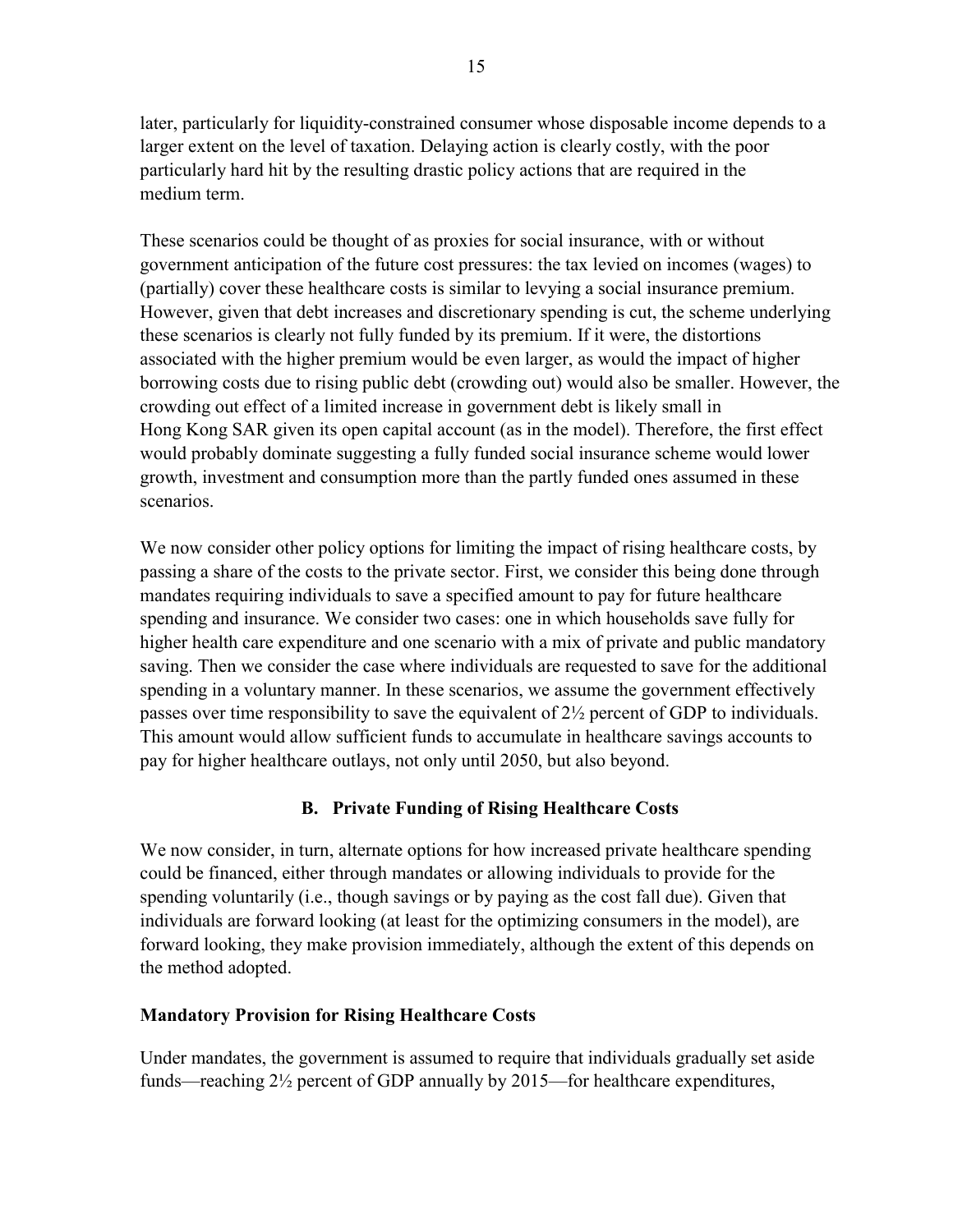although we also consider the impact of the government providing varying degrees of incentives to reach this goal.

- In the first "*private funding*" scenario, workers need to set aside the entire 2½ percent of GDP (gradually) themselves; in addition, they need to provide additional resources to the government equal to about  $1/4$  percent of GDP as other (nonhealth care related) expenditure also increases and we target the same level of (net) debt as under the baseline experiment (the passive public funding scenario). The private funding scenario requires mandatory savings contribution rate of around 5.2 percent of earned income to be set aside in savings.<sup>9</sup>
- In the second, the "*public and private funding*" scenario, workers need to set aside 1½ percent of GDP and the government funds the private health care account for the remaining 1 percent of GDP. Again, workers need to provide additional resources to the government equal to about  $1\frac{1}{4}$  percent of GDP as other (nonhealthcare related) expenditure also increases. In this scenario, as the government adds the 1 percent of GDP without funding these outlays, (net) debt will be higher than in the baseline.

Under both mandated scenarios (Figure 3), the overall the macroeconomic impact is similar to the prefunding scenario. Of the two alternatives, the combined (private and public funding) mechanism generates higher real GDP and consumption. In particular, the liquidity-constrained consumers have a much a bigger rise in consumption over their lifetime relative to the passive government response (baseline) scenario. Taxes are much the same as under prefunding but debt is higher due to the fact that government spending never reaches the implicit 20 percent of GDP cap despite the additional 1 percent of GDP healthcare costs covered by the government. Consequently, there is a larger decline in the current account in the private and public mandatory funding scenario. Nonetheless, if there was more crowding out (a larger interest rate response to public debt), then the private funding scenario would be preferred.

1

<sup>&</sup>lt;sup>9</sup> This scenario does not assume that private spending increases (and public spending decreases) by  $2\frac{1}{2}$  percent of GDP each year. It is simply that workers are mandated in aggregate to save this amount of their earned income to use against current and future healthcare costs (i.e., directly for care and insurance). Therefore, this scenario does not assume public spending will be lower than the 17 percent of recurrent spending beyond 2011/12 previously committed by the government.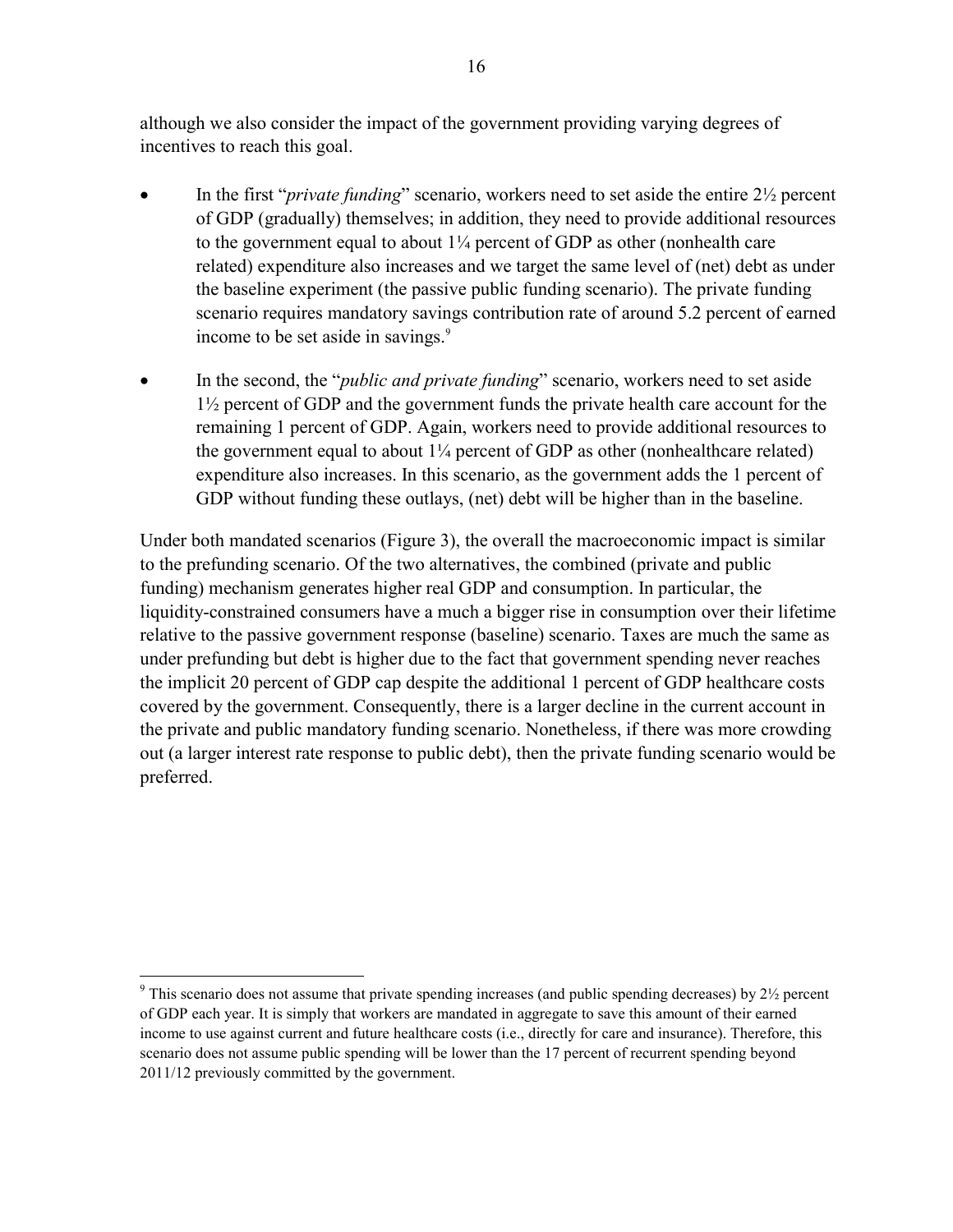## Figure 3. Macroeconomic Effects Mandatory Healthcare Savings: Private Versus Private-Public Funding

(Deviation from baseline; in percentage points)



*The mandates depress consumption initially, but result in much higher consumption later, ...* 



*Competitiveness initially improves due to high savings, but then deteriorates as ...* 



*Taxes rise slightly higher than under prefunding, ... ... although public debt is higher depending on the extent of the public contribution.* 



 *... especially for the liquidity constrained as they benefit from having saved early.* 



 *... consumption increases and the current account deteriorates.* 



Sources: IMF staff calculations; and GFM simulations.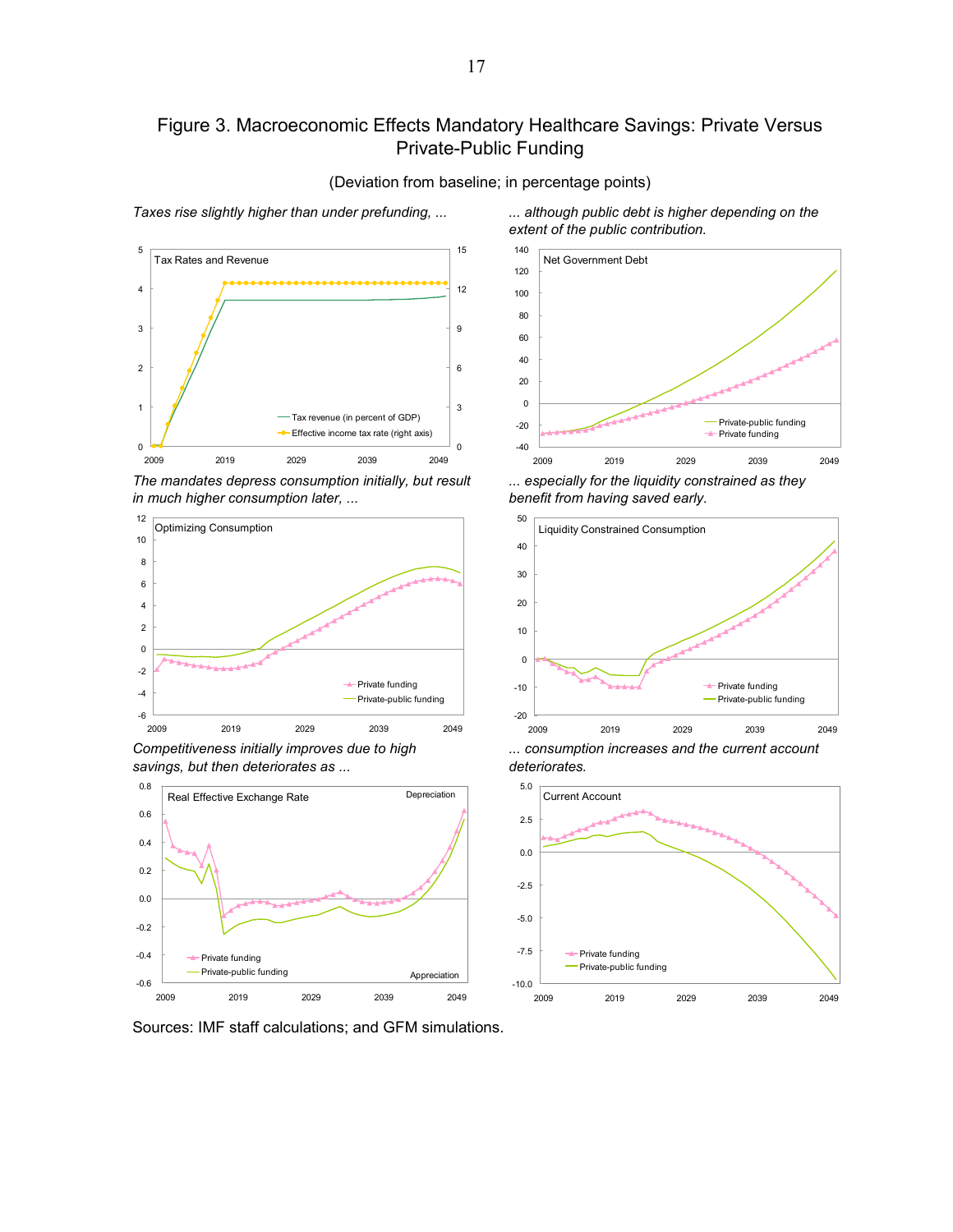The savings mandate generates a less than proportionate response in aggregate household savings. Although healthcare savings in the mandatory accounts peak at around 40 percent of GDP in 2043, other "voluntary" private savings fall (by around 15 percent of GDP by 2040). This leaves only around 25 percent of GDP additional savings than would have occurred. This crowding out of savings occurs because the mandate requires (optimizing) individuals to save more than they would like to.



#### **Voluntary Provision for Rising Healthcare Costs**

Voluntary provision for healthcare expenses—whether through savings or insurance—trusts that people are sufficiently far sighted (or patient) to adequately provide for these costs. Again we assume that the government passes the obligation for 2½ percent of GDP additional healthcare spending to private individuals, as in the mandatory provision scenario.

Under this scenario, forward-looking individuals start preparing for the rise in spending early on, but they do so much more slowly than under the mandatory system, forcing them to

constrain consumption relative to that under mandates later on. Accumulated healthcare assets are 16 percent of GDP below their level generated under the mandatory scheme (public-private) by 2035. Consequently, consumption is above the level under the mandatory scheme over much of the simulation period (Figure 4), especially for liquidity-constrained individuals. However, given that individuals are still required to make these healthcare payments,



consumption falls below its level under the mandatory scheme as healthcare costs rise. As the government passes the responsibility for funding future health care costs, government debt rises less than under the mandatory scheme (but similar to baseline), implying a sharp rise in NFA accumulation, with an accompanying rise in competitiveness, and higher investment. Liquidity constrained consumers are significantly worse off under the voluntary scheme as they cannot save for their future healthcare costs, and so their consumption is almost 18 percent below its level under the mandatory scheme or government prefunding at 2050.

18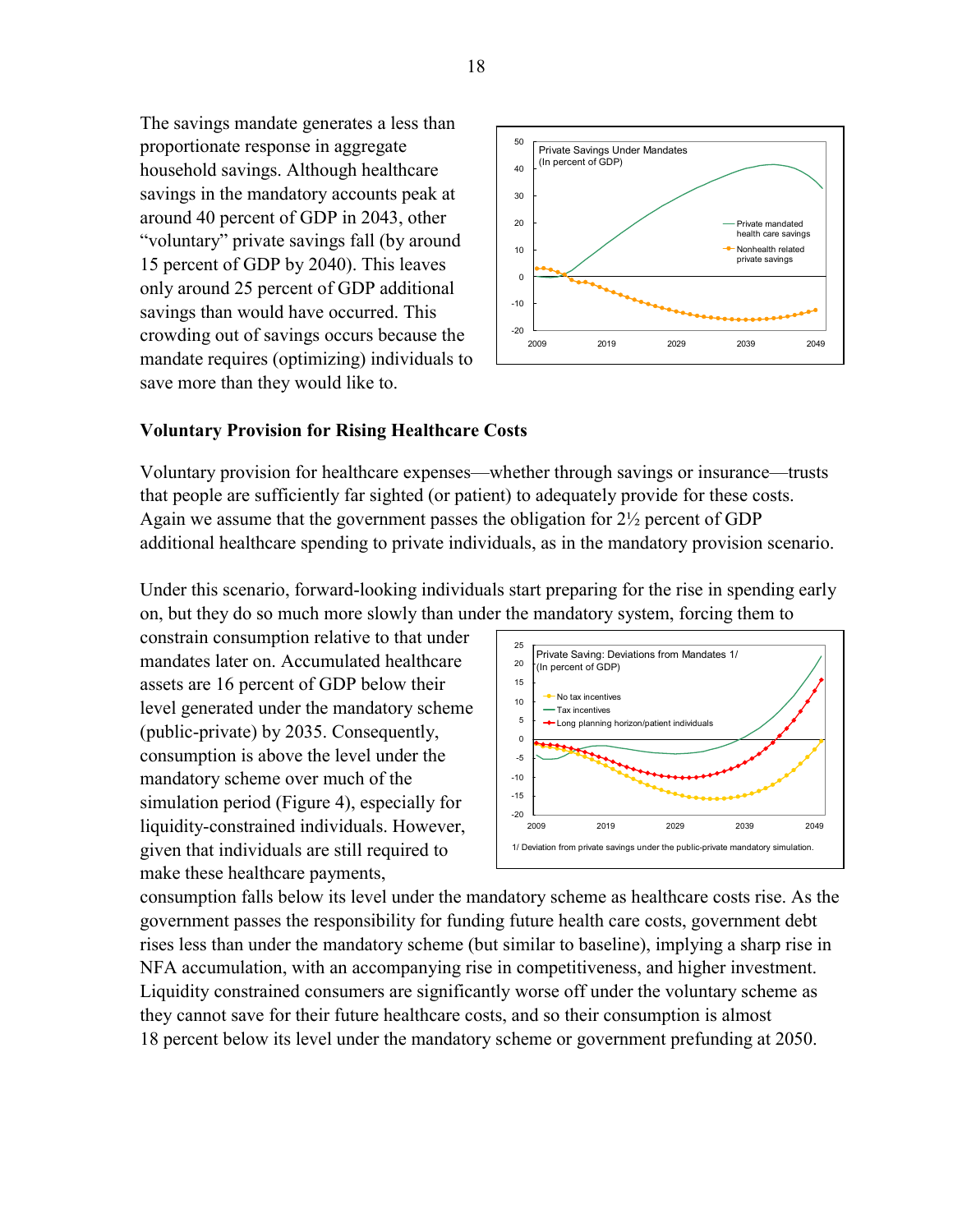## Figure 4. Macroeconomic Effects of Voluntary Healthcare Provision without Tax Incentives

(Deviation from baseline; in percentage points)

 *... and debt modest.* 

*By acting early to increase private provision, taxes can remain low, ...* 







*Competitiveness improves over time as savings diminish ...* 





 *<sup>...,</sup> but consumption is lower in later periods as savings rise.* 



 *... and the current account balance falls.* 



Sources: IMF staff calculations; and GFM simulations.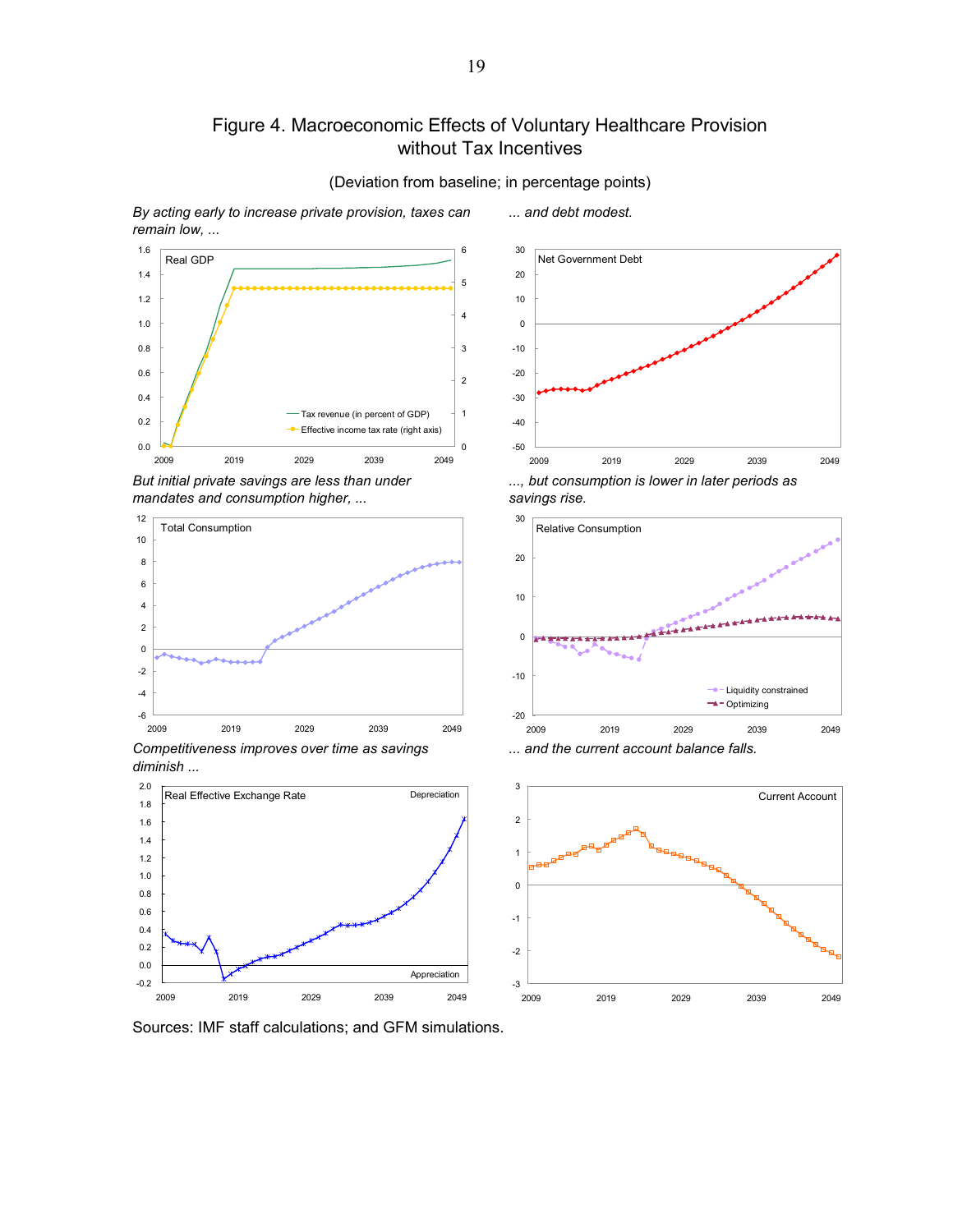## Figure 5. Macroeconomic Effects of Voluntary Healthcare Provision with Tax Incentives

(Deviation from baseline; in percentage points)



*but boost it in the long run, with...* 



*Competitiveness improves over time as savings diminish, ...* 





 *...the optimizers worse off initially, and the constrained worse off always.* 



 *... but the current account is boosted initially.* 



Sources: IMF staff calculations; and GFM simulations.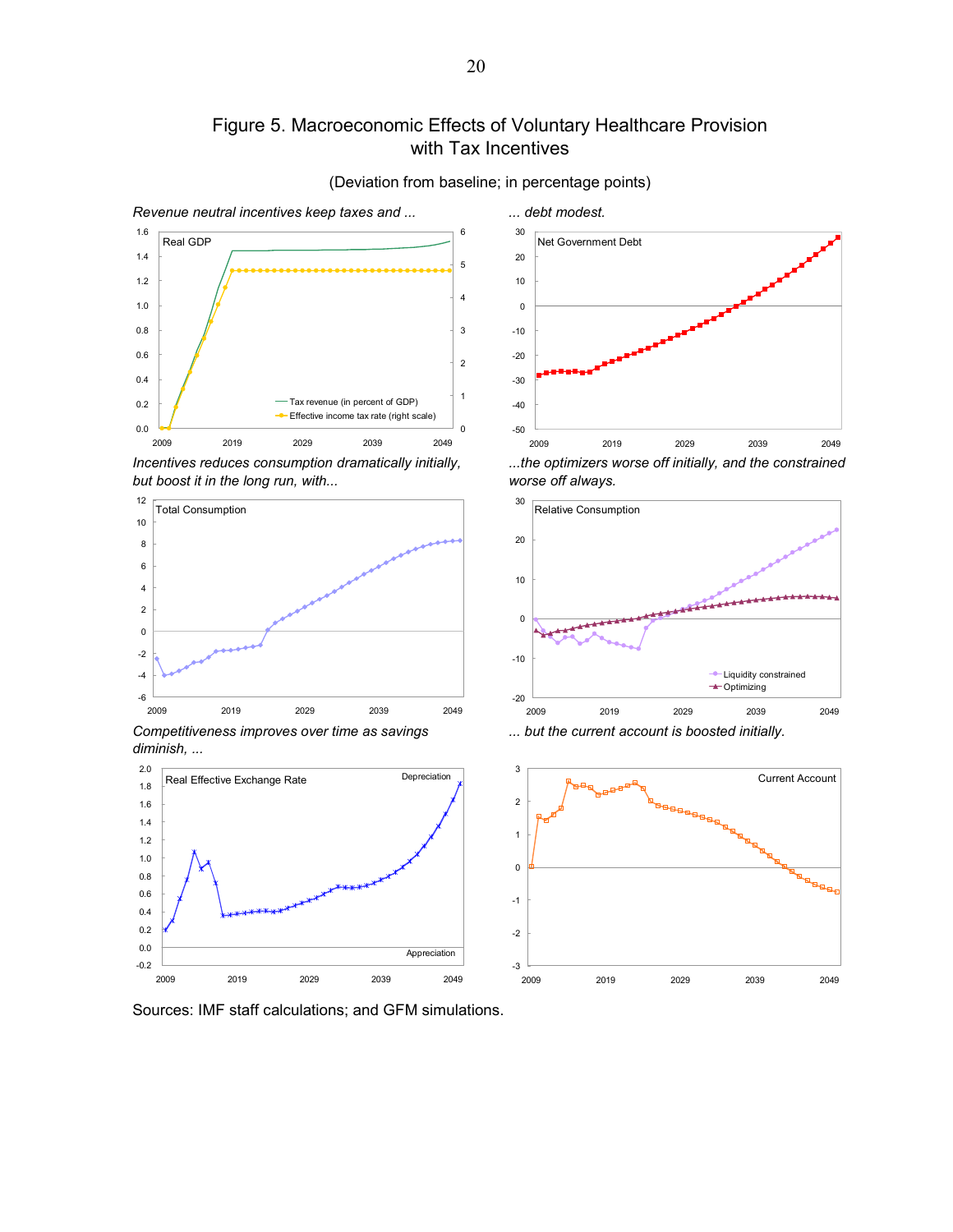In this sense, by mandating savings the governments helps to overcome the liquidity constraints (market failures) the poor face. They are therefore worse off under voluntary healthcare provision in the long term.

Tax incentives, even revenue neutral ones, to encourage additional voluntary provision, increase early provision, bringing savings closer to that under the mandatory scheme (the same would be achieved if individuals were intrinsically more patient).<sup>10</sup> The tax incentive encourages the optimizing agents to provide for future healthcare needs earlier, resulting in a dramatic fall in consumption initially but higher later. Nonetheless, as the tax incentive is assumed to be financed through indirect taxes, overall consumption is generally lower.<sup>11</sup> The higher savings which leads to higher investment and GDP over most of the simulation period. Nonetheless, the current account ends below that under the baseline as healthcare costs rise. However, the liquidity constrained consumers are even worse off than without the tax incentive, as not only do they not provide for their future needs, they have to pay the GST to fund the tax incentive.

## **V. CONCLUSIONS AND OTHER CONSIDERATIONS**

Hong Kong SAR's aging-related fiscal pressures will dramatically impact income, investment, competitiveness, and consumption regardless of how it is financed. Without policy action, the fiscal position quickly becomes unsustainable. Policy action—through higher taxes and cuts to discretionary spending—can significantly alleviate the impact, with early action resulting in less dramatic falls in output, investment and consumption, especially for the lower income households. The impact of this minimalist policy change could also be indicative of the likely impact of a social insurance system.

Moving the additional fiscal pressures to individuals—either through mandates or allowing for voluntary provision—can improve overall welfare as it does not require such a large increase in distortionary taxes or cuts in discretionary spending. Overall mandatory schemes depress consumption early as people are forced to save more than they would otherwise, but then results in significantly higher consumption as healthcare costs rise substantially. Conversely, voluntary provision tends to lead to some under saving and loss of

 $\overline{a}$ 

<sup>&</sup>lt;sup>10</sup> Under the base parameterization, optimizing agents have an assumed planning horizon of 10 years. If this planning horizon were increased to 20 year then savings would come closer to that seen under the mandatory scheme or with a revenue-neutral tax incentive.

 $11$  Although we assume the costs are covered by a goods and services tax, given its efficiency as a way to raise revenue, the Hong Kong SAR government withdrew its 2006 proposal for such a tax due to a lack of public support for it.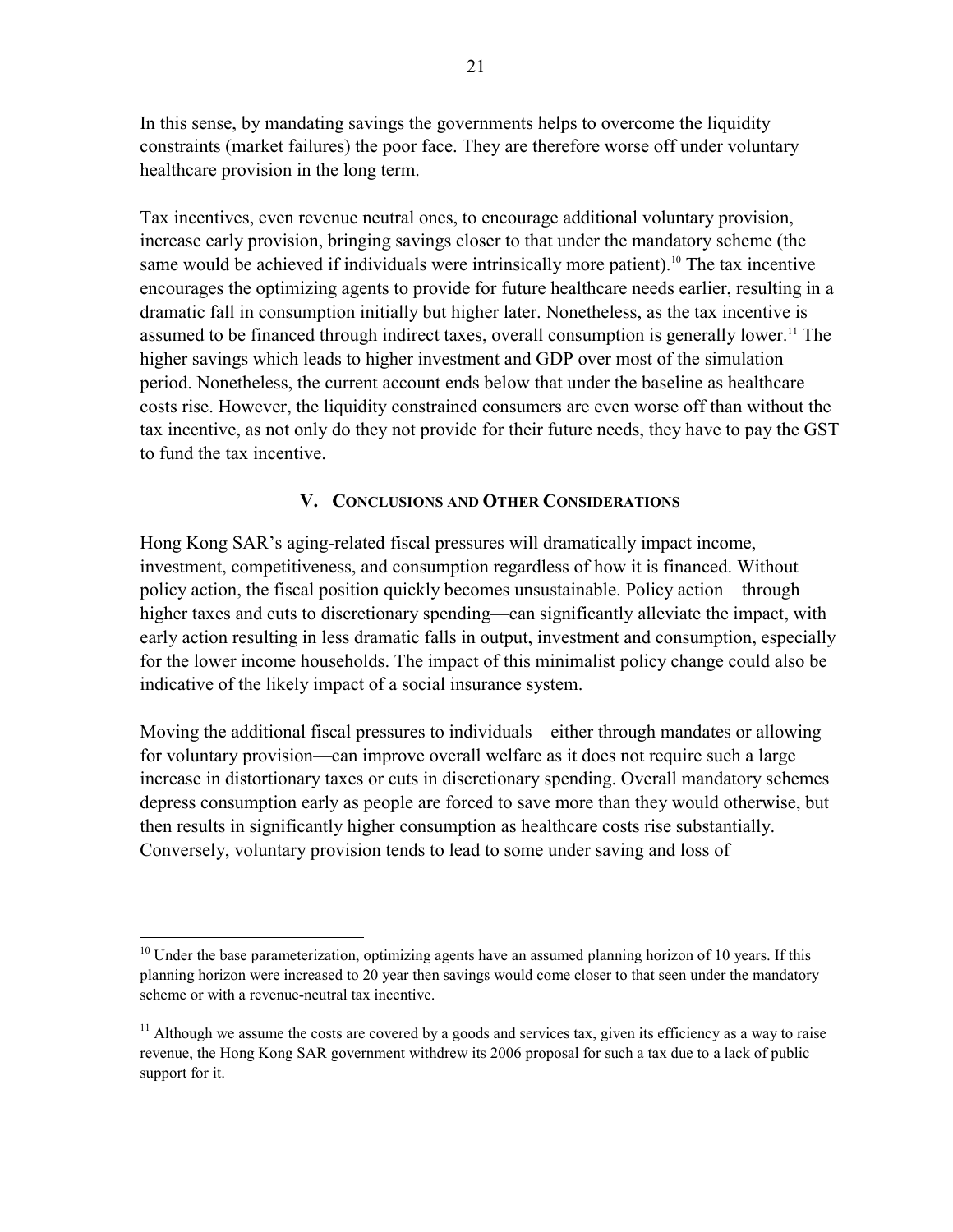competitiveness early, with a dramatic increase in savings later. By increasing early provision for future healthcare costs, tax incentives for healthcare savings tends to smooth consumption over time for those with access to financial markets, and generally boost investment and output relative to other options. However, it is clear that poor households do not gain from increasing tax incentives for voluntary provision, as they gain little from the incentive, but have to pay for it.



|                        | Consumption<br>Smoothing 2/<br>(Optimizing) | Inequality 3/<br>2050 | Net Debt<br>2050 | <b>Current Account</b><br>2050 | REER 4/<br>2030 |
|------------------------|---------------------------------------------|-----------------------|------------------|--------------------------------|-----------------|
|                        |                                             |                       |                  |                                |                 |
| Public pre-funding     |                                             |                       |                  |                                |                 |
| Pre-funding            | $\ddot{}$                                   |                       |                  |                                |                 |
| Private funding        |                                             |                       |                  |                                |                 |
| Mandatory<br>Voluntary | $^{+++}$                                    |                       |                  |                                | $\Omega$        |
| No incentives          | $++$                                        |                       |                  | 0                              |                 |
| Inventives             | $^{++}$                                     |                       |                  | 0                              |                 |

4/ A + indicates an appreciated exchange rate.

The analysis of this paper has clearly been selective, focusing on broad macroeconomic impacts of various policies to provide for future healthcare spending, and largely ignoring the microeconomic differences in various insurance and other provisioning schemes. However, differences along these other dimensions—the role of savings schemes on healthcare cost pressures; the seperability of healthcare financing and provision; and method for cost containment—all remain crucial.

*Medical saving schemes* can lead to gaps in coverage and inequitable outcomes. Medical savings accounts cover at most 10 percent of healthcare spending in Singapore, with the complementary insurance and safety net accounting for only 2 percent of spending (Wagstaff, 2007, p. 454). This is likely to leave considerable pressure on many households (especially the poor), raising the risk that a large share of healthcare costs remain with the government. A scheme that generates saving for future insurance payments is likely to result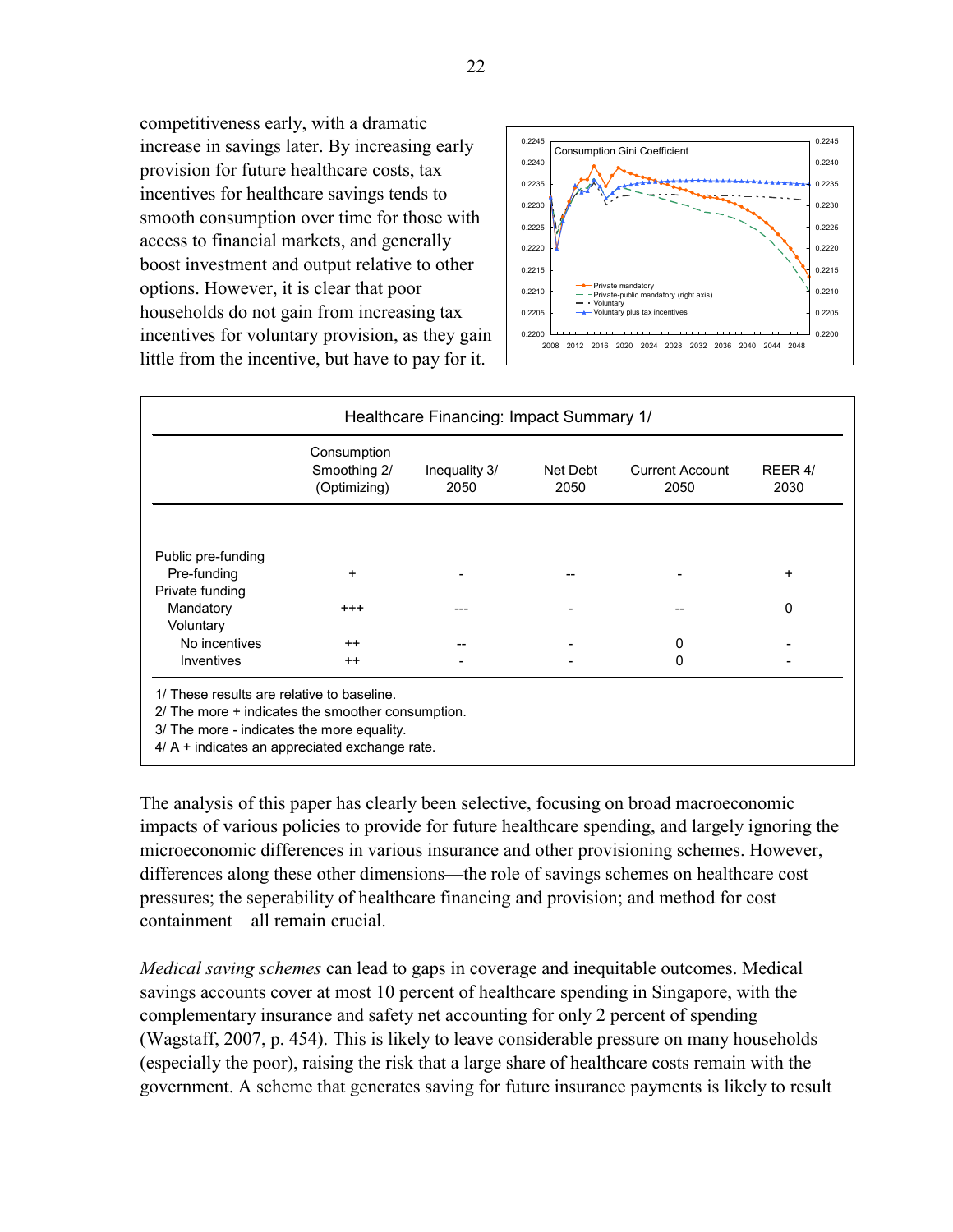in a more equitable outcome with lower contingent fiscal risks, particularly if it will ensure very broad coverage. More generally, savings schemes and fiscal incentives may result in higher healthcare inflation if they lead to over insurance, so the extent of any tax incentive should be considered carefully.

*Financing and delivery* can be separated. Specifically, even if government decides to continue funding the care for individuals, the services do not need to be provided by government facilities. In fact, by allowing flexible healthcare financing (subsidy) to individuals would maximize the competition between public and private services. This flexible funding could be in the form of direct subsides for service (as in the voucher pilot currently underway), or subsidies to savings to pay for future care and insurance. Providing public funds through general taxation tends to make healthcare financing more progressive (Wagstaff, 2007), especially if it comes from progressive taxes, with the efficiency of tax base key to the overall cost.

*Cost containment* is important regardless of which financing reform is pursued, as it ultimately determines the overall pressure (including through contingencies) on public finances (Hsiao and Heller, 2007). Provider reimbursement and out of pocket payments can be important in containing costs. Paying doctors through fee-for-service can result in excessive service provision and use of technology, accelerating healthcare inflation. Alternative payment schemes, such as capitation for primary care (where the provider is paid a fixed cost for treating a patient over a year) and diagnosis-related groups for hospitals. Korea and Japan use both these methods (Wagstaff, 2007). Other advanced courtiers have contained costs by establishing global budget caps on (public) healthcare spending and establishing a single source of payment for providers (Hsiao and Heller, 2007).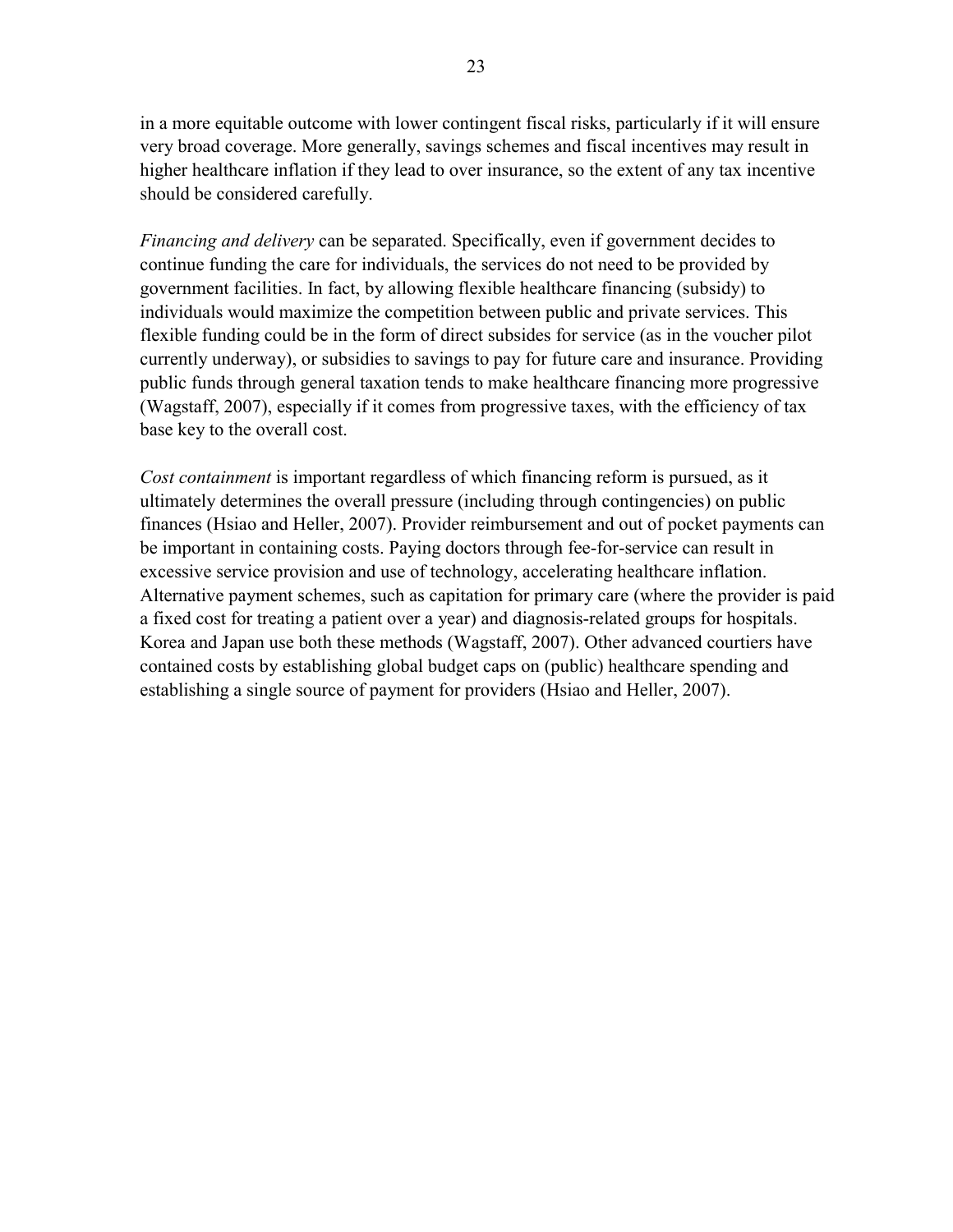|                                        | Financing<br>Sustainability                                                                                                                            | Accessibility of<br>Healthcare                                                                                           | Risk-Pooling/Sharing                                                   | <b>Wealth Redistribution</b>                                                   |
|----------------------------------------|--------------------------------------------------------------------------------------------------------------------------------------------------------|--------------------------------------------------------------------------------------------------------------------------|------------------------------------------------------------------------|--------------------------------------------------------------------------------|
| Government funding<br>(existing model) | Subject to fluctuations<br>of fiscal position;<br>unsustainable in the<br>long-term                                                                    | Accessibility based on<br>needs (through triage<br>and queuing)                                                          | Effective risk-sharing<br>(healthy subsidize<br>unhealthy)             | High-income pay more<br>and subsidize low-<br>income                           |
| Social health<br>insurance             | Quite stable but<br>unsustainable with<br>shrinking workforce;<br>require higher<br>contribution rate as<br>utilization increases to<br>be sustainable | Accessibility<br>depending on design<br>(whether population<br>coverage is universal<br>or not)                          | Effective risk-sharing<br>(healthy subsidize<br>unhealthy)             | High-income pay more<br>and subsidize low-<br>income                           |
| Out-of-pocket<br>payments              | Unsustainable                                                                                                                                          | Accessibility based on<br>affordability to pay<br>user fees (heavy users<br>pay more)                                    | No risk-pooling<br>(unhealthy pay more)                                | High income and low-<br>income pay the same                                    |
| Medical savings<br>accounts            | Secure a sizeable and<br>sustainable potential<br>source of financing,<br>but injection of<br>financing unstable and<br>unpredictable                  | Accessibility based on<br>availability of savings<br>(heavy users will use<br>more from the<br>savings)                  | No risk-pooling                                                        | Not applicable                                                                 |
| Voluntary private<br>health insurance  | Subscription<br>unpredictable and<br>financing unstable;<br>unlikely to be a<br>sizeable and<br>sustainable<br>supplementary<br>financing source       | Accessibility based on<br>affordability to pay<br>insurance premium<br>(better access for<br>those insured)              | Some degree of risk-<br>pooling (unhealthy or<br>higher-risk pay more) | Not applicable                                                                 |
| Mandatory private<br>health insurance  | Quite stable; require<br>higher premium as<br>utilization increases to<br>be sustainable                                                               | Accessibility<br>depending on design<br>(whether population<br>mandated to take out<br>insurance is universal<br>or not) | Effective risk-sharing<br>(healthy subsidize<br>unhealthy)             | High-income and low-<br>income, regardless of<br>risk profile, pay the<br>same |
| Personal healthcare<br>reserve         | Sustainable source of<br>financing through<br>savings; stable<br>injection of savings<br>into the healthcare<br>system through<br>insurance            | Accessibility<br>depending on design<br>(better access for<br>those insured and for<br>those with savings)               | Effective risk-sharing<br>(healthy subsidize<br>unhealthy)             | High-income and low-<br>income, regardless of<br>risk profile, pay the<br>same |

Comparison of Different Supplementary Financing Options and Existing Financing Model Appendix I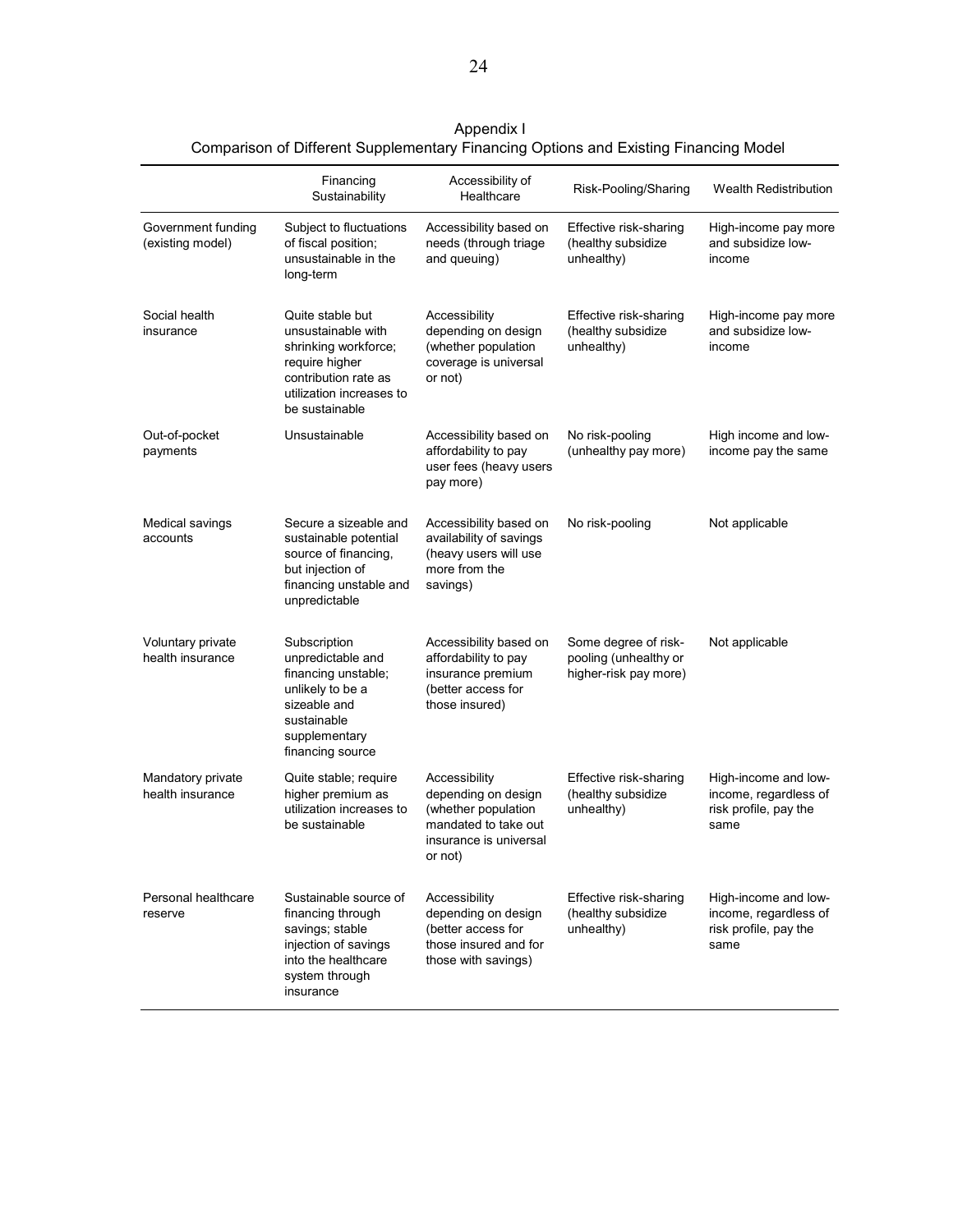| Appendix I                                                                                       |
|--------------------------------------------------------------------------------------------------|
| Comparison of Different Supplementary Financing Options and Existing Financing Model (Concluded) |

|                                        | <b>Choice of Services</b> | Market Competition/<br>Efficiency                                                           | Utilization/Cost Control                                                                                                  | Overhead Cost                                                                                                        |
|----------------------------------------|---------------------------|---------------------------------------------------------------------------------------------|---------------------------------------------------------------------------------------------------------------------------|----------------------------------------------------------------------------------------------------------------------|
| Government funding<br>(existing model) | Little choice             | Not enhancing<br>competition or<br>efficiency drive                                         | Effective through<br>supply and budget<br>control                                                                         | Low                                                                                                                  |
| Social health<br>insurance             | Some choice               | Some competition<br>through procurement<br>of services from<br>different providers          | May not be effective<br>due to increased<br>demands from<br>contributors                                                  | Moderate                                                                                                             |
| Out-of-pocket<br>payments              | Some choice               | Not enhancing<br>competition or<br>efficiency                                               | Very effective but can<br>result in healthcare<br>less available to those<br>more in need                                 | Low                                                                                                                  |
| Medical savings<br>accounts            | Some choice               | Some enhancement of<br>competition and<br>efficiency                                        | Control effective to<br>some extent when cost<br>is borne by patients                                                     | Moderate, but can be<br>reduced by using MPF<br>framework;<br>disbursement admin.<br>cost still required             |
| Voluntary private<br>health insurance  | More choice               | Some enhancement of<br>competition and<br>efficiency                                        | Little control                                                                                                            | High                                                                                                                 |
| Mandatory private<br>health insurance  | More choice               | Enhance competition<br>and efficiency if<br>insured pool is large;<br>support market reform | Little control, but<br>insurers with bigger<br>pool in better position<br>to control moral<br>hazards and bargain<br>fees | Moderate                                                                                                             |
| Personal healthcare<br>reserve         | More choice               | Enhance competition<br>and efficiency if<br>insured pool is large;<br>support market reform | Little control, but<br>insurers with bigger<br>pool in better position<br>to control moral<br>hazards and bargain<br>fees | Moderate, but can be<br>reduced by using MPF<br>framework: admin.<br>cost for claims<br>processing still<br>required |

Source: Hong Kong SAR, Food and Health Bureau, *Your Health Your Life, Healthcare Reform Consultation Document* .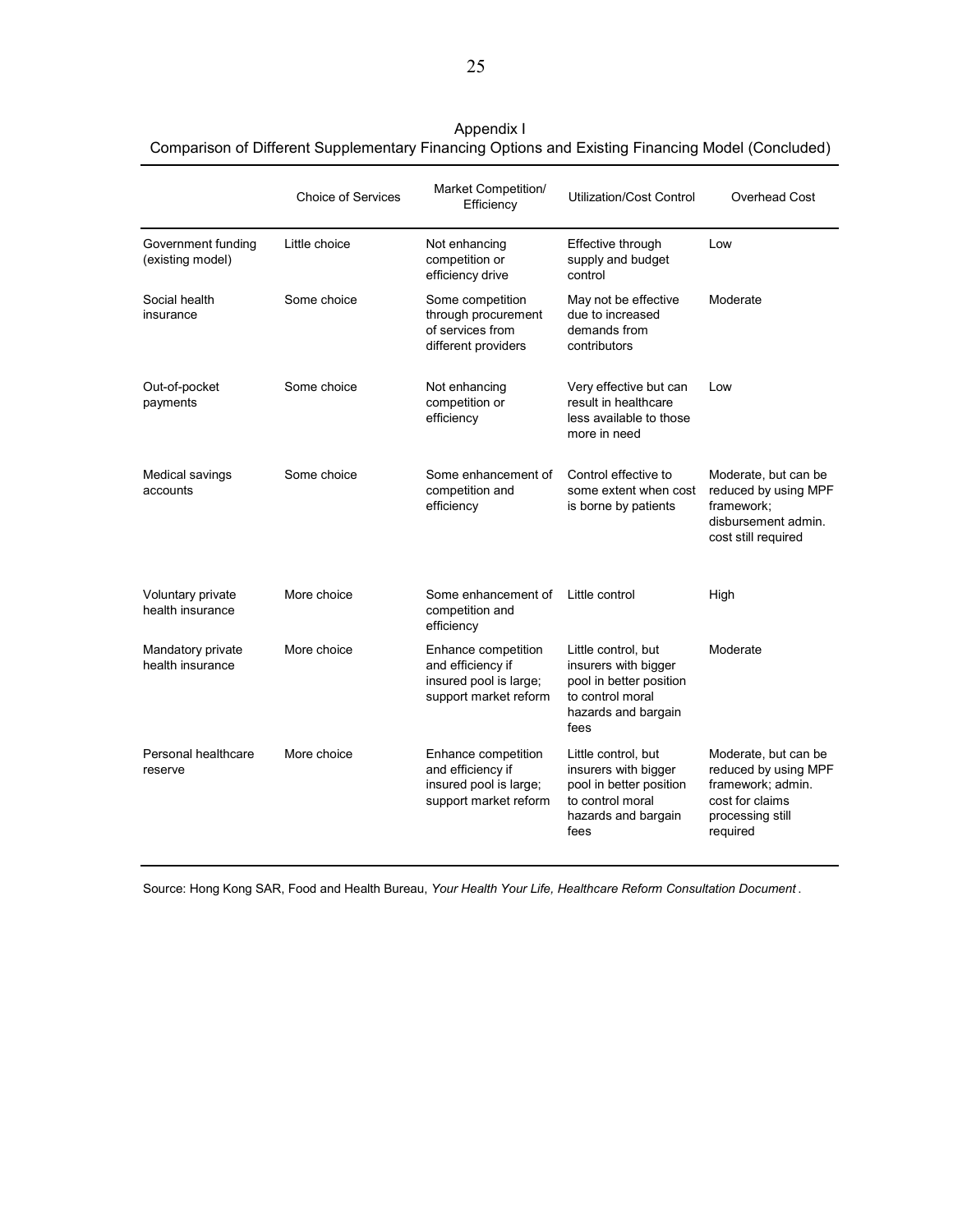#### **APPENDIX II: SUMMARY OF THE IMF'S GLOBAL FISCAL MODEL**

This paper uses a two-country version of GFM. Hong Kong SAR is the home country and the foreign country represents the rest of the world. In each period, *n* individuals are born in the home economy and *1-n* individuals are born in the foreign economy. Under the assumption that consumers face identical probabilities of survival that are identical across countries, the relative size of the home economy versus the foreign economy will be equal to *n/(1-n)*.

There is a unit measure of monopolistic firms in the world producing intermediate goods which are traded internationally, with *n* of those located in the home economy and *1-n* located abroad. Firms survive forever and each firm specializes in the production of a single differentiated variety. As is customary in these models, the intermediate tradable goods are combined into a final traded good. A similar structure of production exists in the nontraded goods sector.

Asset markets are incomplete. The only assets traded internationally are nominal noncontingent bonds issued by each region. Both bonds are assumed to be denominated in the home currency. There is complete home bias in equity holdings: all shares of domestic (foreign) firms are owned by home (foreign) residents. The same assumption is made for government debt.

The equations below apply to both the home country and the rest of the world unless noted otherwise.

#### **Households**

In each period  $t$ ,  $n$  individuals are born in the home country, where the world population is normalized to unity. Each agent has a planning horizon of *1/(1-q)* derived from the constant probability of survival *q*. A representative agent born in period *a* derives utility from consumption, *C*, leisure, *(1-L)*, where *L* denotes labor effort, and real money balances, *(M/P)*, which are described by the following utility function:

$$
U_{t} = E_{t} \sum_{t=0}^{\infty} (q\beta)^{t} \left[ \frac{\left(C_{a,t}^{\eta} \left(1 - L_{a,t}\right)^{1-\eta}\right)^{1-\rho}}{(1-\rho)} + \frac{\chi}{1-\rho} \left(\frac{M_{a,t}}{P_{t}}\right)^{1-\rho} \right]
$$

where  $E_t$  denotes the mathematical expectation conditional on information available at time  $t$ , *β* is the subjective discount factor,  $\rho > 0$  is the inverse of the intertemporal elasticity of substitution, and we restrict the remaining parameters such that  $0 \le \eta \le 1$  and  $\chi > 0$ . Notice that with a constant probability of death, the agent discounts the future by an additional factor *q*.

As in Blanchard (1985) we assume the existence of insurance companies which charge a premium *(1-q)/q* to each agent that survives in a period and also confiscates the wealth of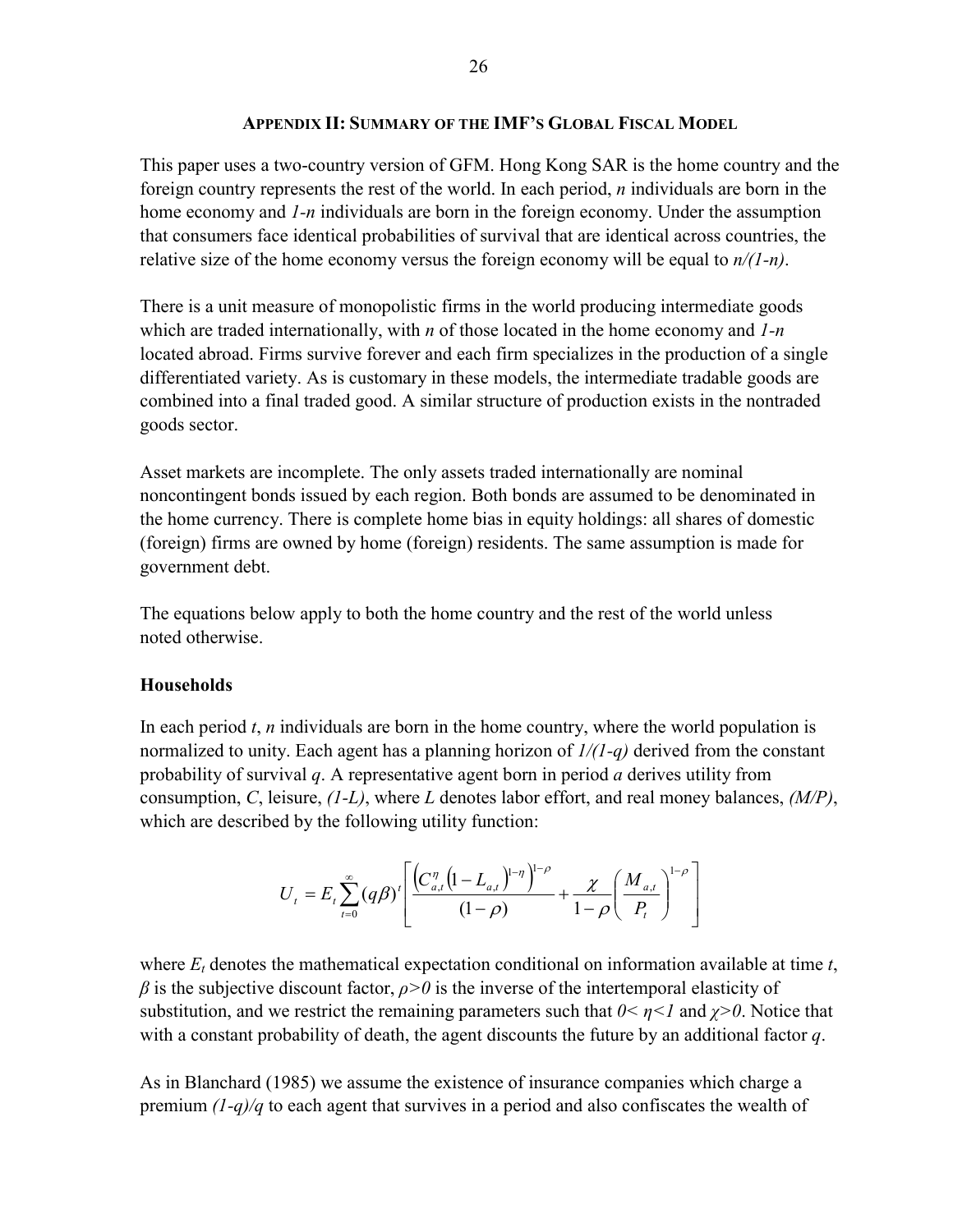deceased agents and redistribute it to newborns and surviving generations. Denoting government debt with  $B_{a,s}$ ,  $\Pi$  after tax dividends by the firms,  $\tau_L$  labor income tax,  $\Phi$  any relevant rebates, *P* the aggregate price index, *W* the nominal wage, *S* the nominal exchange rate,  $A_{a,t} = F_{a,t} + S_{t}F_{a,t}^*$  net foreign assets (NFA),  $V_i$  the value claim to all future profits of firm *i*, where *i*  $\epsilon$  [0,n], and, finally,  $x^i_{a,t}$  the share of firm *i* owned by the representative agent born in period *a* in the beginning of period *t*, we have the agent's nominal budget constraint (abstracting from personal income taxation for simplicity):

$$
P_{t}C_{a,t} + M_{a,t} + F_{a,t+1} + S_{t}F_{a,t+1}^{*} + \int V_{t}^{i}x_{a,t+1}^{i}di
$$
  
=  $\frac{1}{q}$  $\left[M_{a,t-1} + (1+i_{t})(B_{a,t} + F_{a,t}) + (1+i_{t}^{*})S_{t}F_{a,t}^{*}\right]$   
+  $\frac{1}{q}$  $\left[(1-\tau_{t})W_{t}L_{a,t} + \int V_{t}^{i}x_{a,t}^{i}di + \int \prod_{t}^{i}x_{a,t}^{i}di + \Phi_{t}\right]$ 

Maximizing the utility function subject to the budget constraint yields optimality conditions that dictate the agent's behavior. Among them is a Euler equation (stating the preference to smooth consumption), and a labor supply schedule. It is important to underscore that because agents choose the amount of labor effort optimally, the labor income tax will have distortionary effects on the consumption and leisure choices. Furthermore, since NFA is composed of a home and a foreign asset, a standard uncovered interest parity (UIP) condition follows from the households' optimization problem, which underpins the main financial linkage between countries.

Botman, Laxton, Muir, and Romanov (2006) show that using the budget constraint along with the first order conditions, the decision rule of the optimizing agents, denoted  $C_{a,t}^{opt}$  can be written as the sum of human wealth,  $H_{at}$ , and financial holdings:

$$
P_{i}C_{a,t}^{opt} = \frac{1}{D_{t}} \left\{ H_{a,t} + \frac{1}{q} \Big[ M_{a,t-1} + (1 + i_{t-1}) \Big( A_{a,t-1} + B_{a,t-1} \Big) \Big] \right\},\newline H_{a,t} = \sum_{s=t}^{\infty} R_{t,s} q^{s-t} (1 - \Psi) \Big[ (1 - \tau_{L,s}) W_{s} L_{s} + \Theta_{s} \Big],
$$

Where, for simplicity, we assume that period profits (captured by the term  $\Theta_s$ ) are distributed equally across consumers. Also, Ψ denotes the share of rule-of-thumb consumers and  $D<sub>t</sub>$  is the marginal propensity to consume out of total wealth. Aggregate consumption by rule-of-thumb consumers is given by:

$$
P_t C_{a,t}^{rot} = \Psi \left[ \left( 1 - \tau_{L,s} \right) W_s L_s + \Theta_s \right]
$$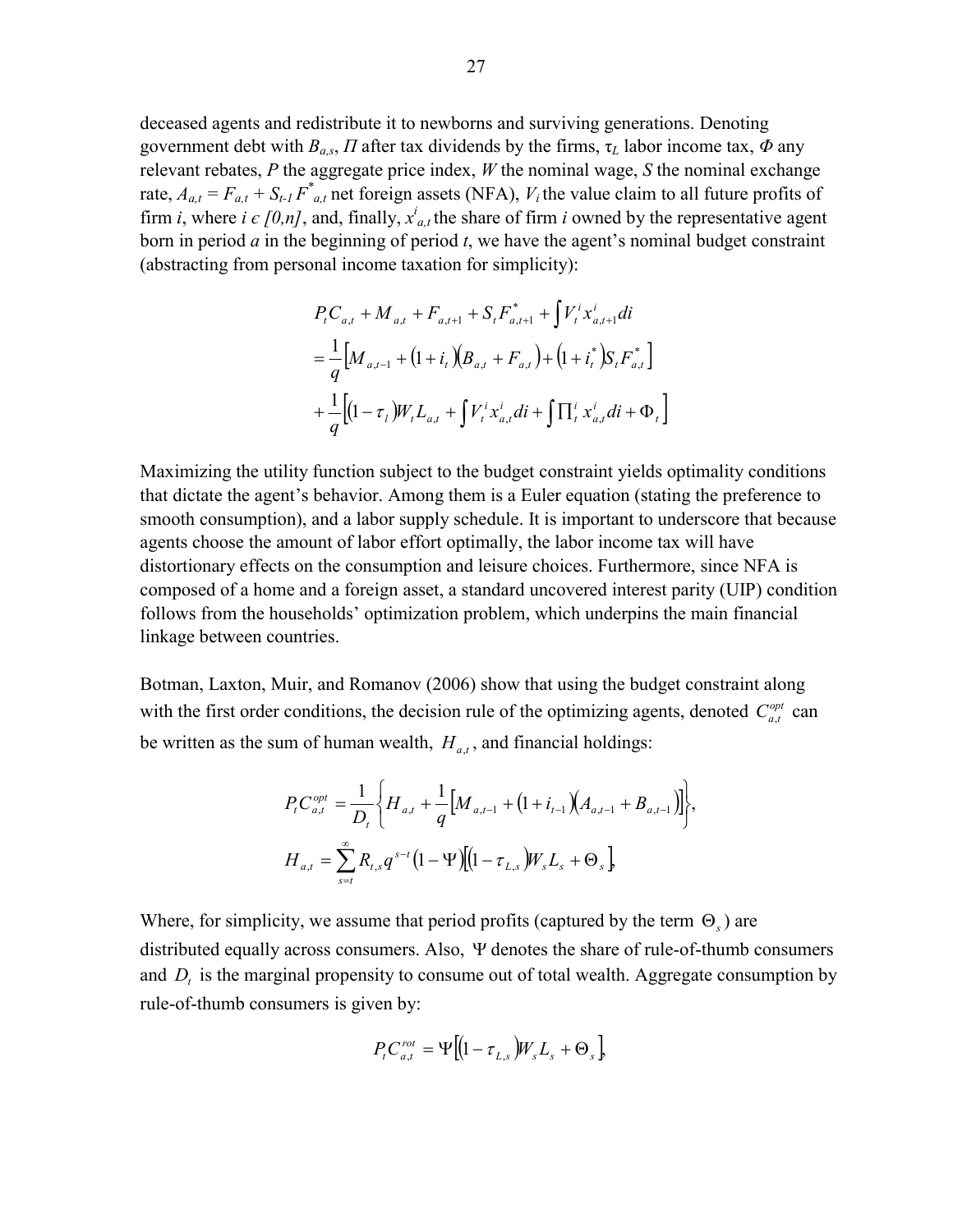The final consumption good in the home economy comprises traded,  $C_T$ , and nontraded,  $C_N$ , goods, and takes the form:

$$
C = \left[ \gamma^{\frac{1}{\varepsilon}} C_{T}^{\frac{\varepsilon - 1}{\varepsilon}} + (1 - \gamma)^{\frac{1}{\varepsilon}} C_{N}^{\frac{\varepsilon - 1}{\varepsilon}} \right]^{\frac{\varepsilon}{\varepsilon - 1}}
$$

In turn,  $C_T$  is composed of home,  $C_H$ , and foreign,  $C_F$ , goods, which is also aggregated using a similar CES function. Both the traded and nontraded goods are themselves baskets of individual goods. For example, the nontraded good is composed of varieties,  $C_N(i)$ , produced by an arbitrary firm in the nontraded goods sector, with  $i \in [0,n]$ . More formally:

$$
C_N = \left[ \left( \frac{1}{n} \right)^{\theta} \int \left( C_N(i) \right)^{\frac{\theta - 1}{\theta}} di \right]^{\frac{\theta}{\theta - 1}}
$$

The domestic traded good,  $C_H$ , is a similar basket of differentiated varieties. With the standard restrictions on parameters, we can obtain an optimization-based price index for each consumption aggregate.

The measure of inequality used in the model is a consumption gini coefficient. This coefficient is calculated from an approximation of the consumption Lorenz curve. Since there are only two types of consumers—optimizing and liquidity constrained—the expression for the gini coefficient is the difference between the share liquidity constrained consumers make up in the population and their share in total consumption.

#### **Firms**

A typical firm, in either sector, maximizes the discounted value of current and future dividends, subject to a CES production technology, and a law of motion for capital. Denoting output with *Y*, capital with *K* (subject to quadratic adjustment costs), investment with *I*, productivity with *Z*, and the corporate income tax rate with  $\tau_n$ , we have:

$$
Max \sum_{s=t}^{\infty} R_{t,s} P_s \left[ \Pi_{i,s} - \tau_{\Pi,s} P_s \left( MPK_s - \delta \right) K_s \right]
$$
  
\n
$$
\Pi_{i,s} = \left( 1 - \tau_{\Pi,s} \right) \left[ \frac{\left( P_s(i) \right)^{1-\theta}}{\left( P_{H,s} \right)^{\theta}} Y_s - W_s L_{i,s} - P_s \left( I_{i,s} + \frac{\psi}{2} \frac{I_{i,s}^2}{K_{i,s}} \right) \right]
$$
  
\n
$$
Y = \left[ \mu^{\frac{1}{\xi}} K^{\frac{\xi-1}{\xi}} + \left( 1 - \mu \right)_{\xi}^{\frac{1}{\xi}} \left( Z L \right)^{\frac{\xi-1}{\xi}} \right]^{\frac{\xi}{\xi-1}}
$$
  
\n
$$
K_{i,s+1} = \left( 1 - \delta \right) K_{i,s} + I_{i,s}
$$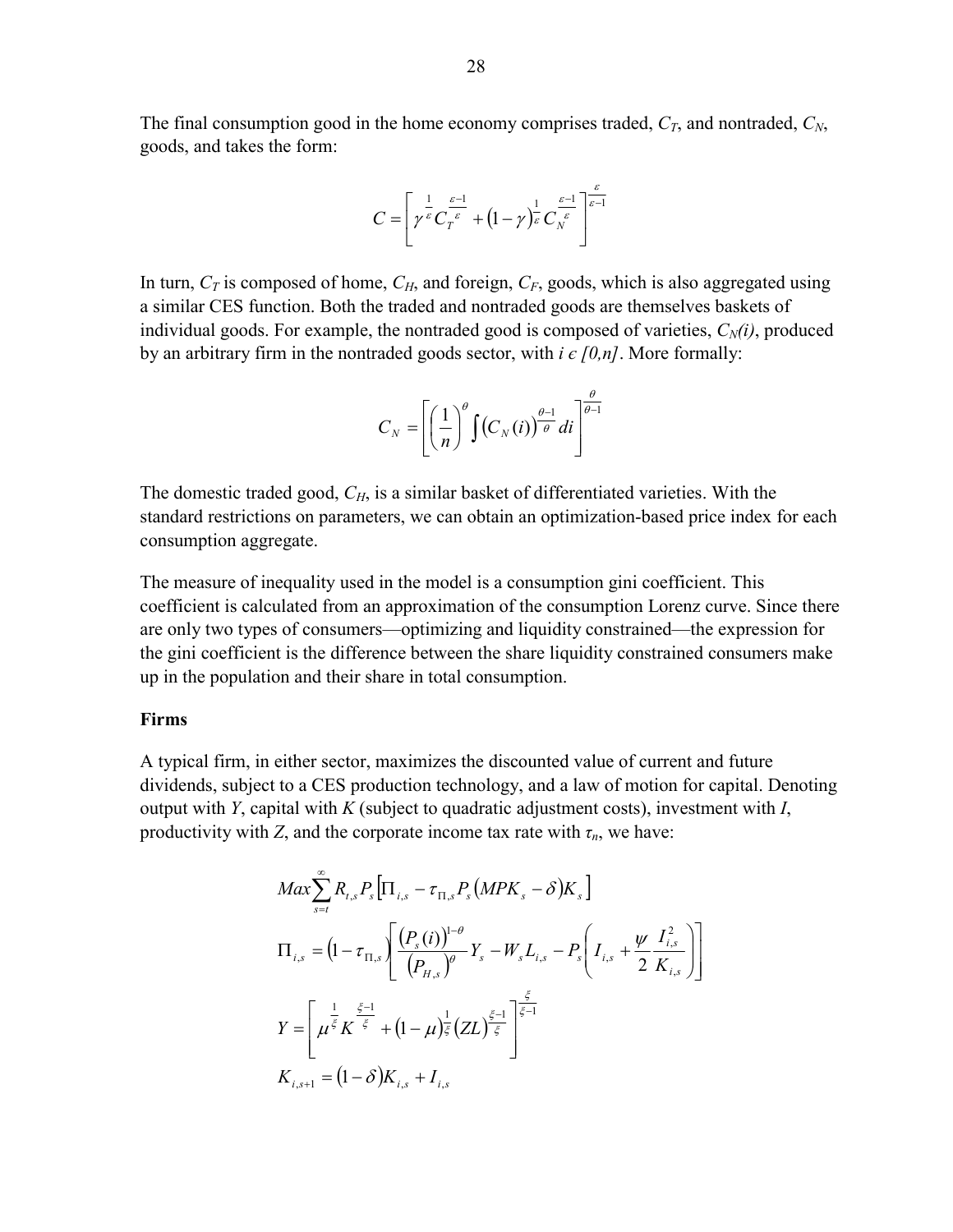where  $\delta$ ,  $\xi$ ,  $\mu$ ,  $\theta$ , and *MPK* denote the rate of capital depreciation, the elasticity of substitution between the factors of production, the bias towards the use of capital in the production function, the elasticity of substitution between the goods produced by the firm, and the marginal product of capital, respectively. Firms choose the optimal levels of capital and labor for production, but, exploiting their monopoly power, they also optimally set the price of their individual variety above marginal cost. Notice that the corporate income tax applies to both the return of capital and excess profits resulting from monopolistic competition.

#### **Government and Fiscal Policy**

All government spending, *G*, falls on nontraded goods. Expenditures are financed by collecting taxes, issuance of debt, and seignorage. The nominal government budget constraint is therefore:

$$
P_{N,t}G_t + (1+i_t)B_t = T_t + (M_t - M_{t-1}) + B_{t+1}
$$

Fiscal closure is achieved by specifying a target path for the desired level of government debt as a ratio of GDP, denoted by  $b^*$ . In the standard version of GFM, the aggregate tax rate,  $\tau$ , adjusts until the actual debt-to-GDP ratio coincides with the target. By default, the change in the aggregate tax rate is achieved through a change in the labor income tax, but alternative adjustment (personal or corporate income taxation) are possible as well. The tax rate is determined by the following set of equations:

$$
\tau_{t} = \varphi_{t}(\tau_{t} + \text{debtgap}_{t}) + (1 - \varphi_{t})\bar{\tau}_{t},
$$
\n
$$
\text{debtgap}_{t} = \left(\frac{B_{t}}{GDP_{t}} - \nu_{1}b_{t}^{*} - (1 - \nu_{1})\frac{B_{t-1}}{GDP_{t-1}}\right) + \nu_{2}\left(\frac{\Delta B_{t}}{GDP_{t}} - \Delta b_{t}^{*}\right),
$$

where  $\varphi$  is an exogenous (or dummy) variable that can temporary fix the tax rate at a certain level,  $\bar{\tau}$ . As shown in Botman et al. (2006), in the case when  $\varphi = I$ , this rule reduces to a simple error-correction formulation whereby the gap between the actual and desired government debt-to-GDP ratio gradually disappears. More specifically:

$$
\frac{B_t}{GDP_t} = v_1 b_t^* + (1 - v_1) \frac{B_{t-1}}{GDP_{t-1}} - v_2 \left( \frac{\Delta B_t}{GDP_t} - \Delta b_t^* \right),
$$

where the term  $v_2 > 0$ , prevents excessive cycling in the tax rate and the real economy.

## **Characteristics of the "Rest of the World"**

The current account balance for the home economy is the sum of interest receipts on the stock of net foreign assets plus the trade balance: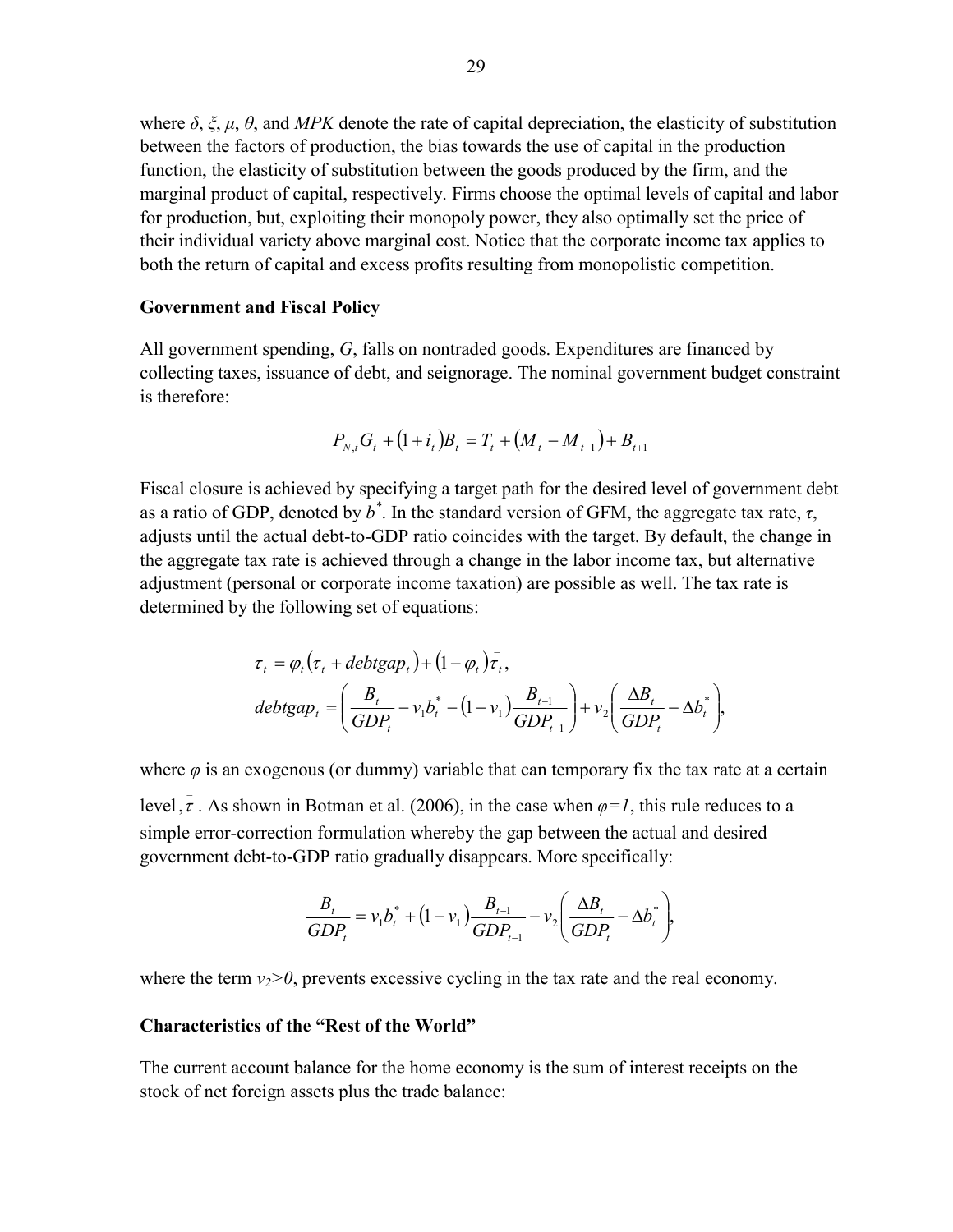$$
CBAL_t = i_{t-1}A_{t-1} + TBAL_t,
$$

where *TBAL*, is defined to be equal to nominal exports minus nominal imports. The change in net foreign assets will simply be equal to the current account balance. For the foreign economy the mirror image of this expression will be the following:

$$
A_t^* = -\frac{n}{1-n} \frac{A_t}{S_t},
$$

where  $S_t$  denotes the nominal exchange rate, which (with  $RER_t$  denoting the real exchange rate) is equal to:

$$
S_t = RER_t \frac{P_t}{P_t^*}
$$

From the uncovered interest parity UIP condition, the real exchange rate, with *r* denoting the real interest rate, will be the following.

$$
RER_{t+1} = RER_t \frac{1+r}{1+r^*}
$$